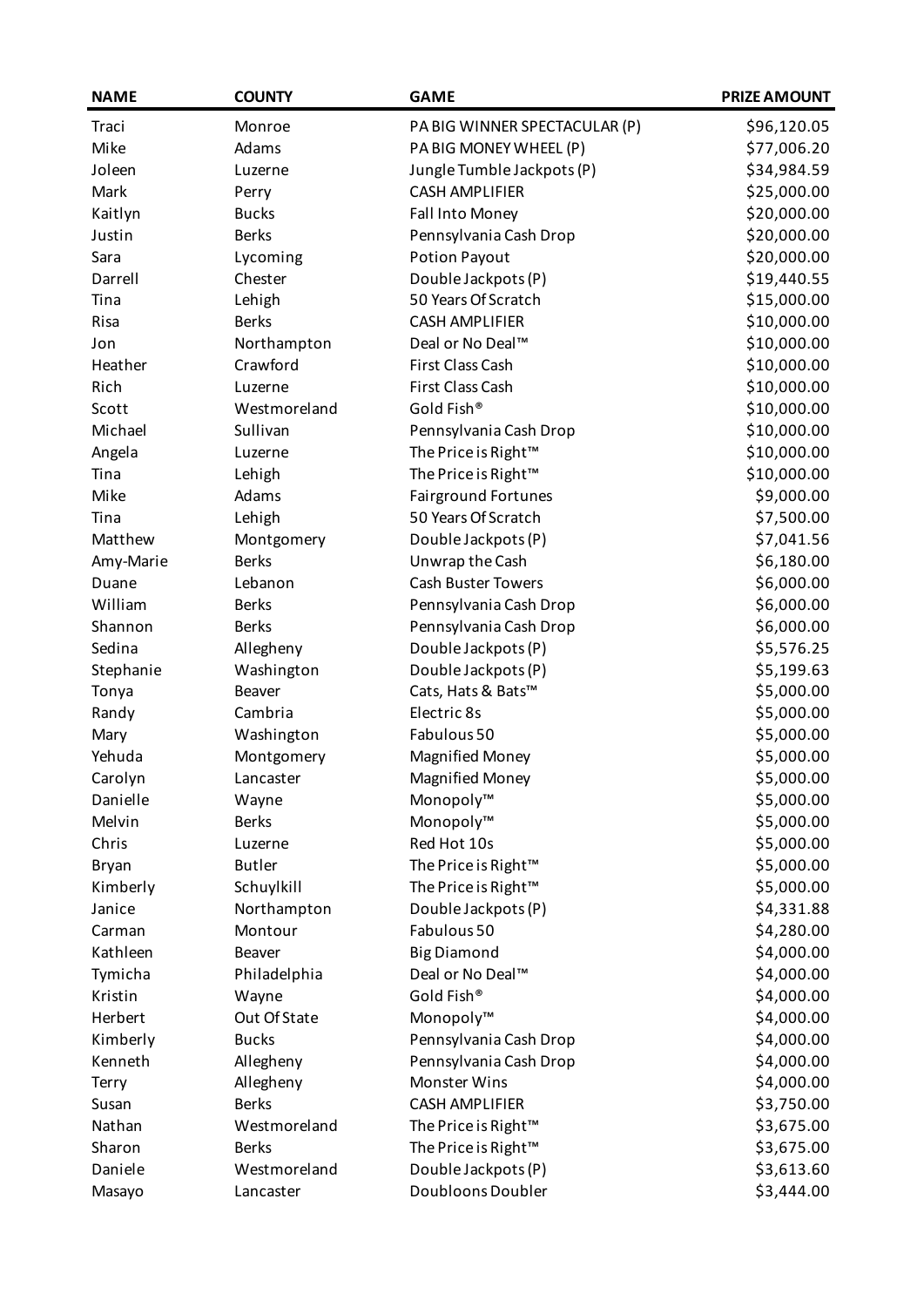| Ashley        | Lancaster      | Fabulous 50                | \$3,400.00 |
|---------------|----------------|----------------------------|------------|
| Ashley        | Lancaster      | Fabulous 50                | \$3,400.00 |
| Philip        | Montgomery     | Double Jackpots (P)        | \$3,137.65 |
| <b>Bobbi</b>  | Beaver         | Double Jackpots (P)        | \$3,083.86 |
| Rosalynn      | York           | <b>Magnified Money</b>     | \$3,050.00 |
| Julian        | Allegheny      | <b>CASH AMPLIFIER</b>      | \$3,000.00 |
| Rosalynn      | York           | <b>CASH AMPLIFIER</b>      | \$3,000.00 |
| Maria         | Erie           | First Class Cash           | \$3,000.00 |
| Kathleen      | Beaver         | First Class Cash           | \$3,000.00 |
| Tonya         | <b>Beaver</b>  | Grumpy Cat <sup>®</sup>    | \$3,000.00 |
| Philip        | Delaware       | Monopoly™                  | \$3,000.00 |
| Allyson       | Montgomery     | Pennsylvania Cash Drop     | \$3,000.00 |
| Philip        | Washington     | The Price is Right™        | \$3,000.00 |
| Cynthia       | Carbon         | Double Jackpots (P)        | \$2,925.72 |
| Mary          | Allegheny      | Double Jackpots (P)        | \$2,839.80 |
| Vanessa       | Delaware       | Jungle Tumble Jackpots (P) | \$2,640.00 |
| Chris         | Crawford       | Electric 8s                | \$2,550.00 |
| Ruth          | Lancaster      | Fabulous 50                | \$2,550.00 |
| Carolyn       | Lancaster      | <b>Magnified Money</b>     | \$2,503.00 |
| Vicki         | Philadelphia   | Ca\$H Avalanche            | \$2,500.00 |
| Shawn         | Cambria        | Crabby Cash                | \$2,500.00 |
| Donna         | Northampton    | Crabby Cash                | \$2,500.00 |
| John          | <b>Berks</b>   | Deal or No Deal™           | \$2,500.00 |
| Amanda        | Allegheny      | Doubloons Doubler          | \$2,500.00 |
| Ryan          | Clinton        | Fabulous 50                | \$2,500.00 |
| Ryan          | Clinton        | Fabulous 50                | \$2,500.00 |
| sarah         | Venango        | Fabulous 50                | \$2,500.00 |
| Cynthia       | Carbon         | Fabulous 50                | \$2,500.00 |
| Ridvan        | Philadelphia   | Fabulous 50                | \$2,500.00 |
| Ridvan        | Philadelphia   | Fabulous 50                | \$2,500.00 |
| Cassandra     | Philadelphia   | Home For The Hollydays     | \$2,500.00 |
| lynda         | Allegheny      | <b>Magnified Money</b>     | \$2,500.00 |
| Carolyn       | Lancaster      | <b>Magnified Money</b>     | \$2,500.00 |
| Susan         | Cumberland     | Max Money Multiplier       | \$2,500.00 |
| Katherine     | Chester        | Monopoly™                  | \$2,500.00 |
| John          | Delaware       | Pennsylvania Payout        | \$2,500.00 |
| Regina        | Schuylkill     | Pennsylvania Payout        | \$2,500.00 |
| Robert        | Lycoming       | Pennsylvania Payout        | \$2,500.00 |
| Chris         | Luzerne        | Red Hot 10s                | \$2,500.00 |
| Chris         | Luzerne        | Red Hot 10s                | \$2,500.00 |
| Chris         | Luzerne        | Red Hot 10s                | \$2,500.00 |
| <b>Blaise</b> | Mifflin        | Red Hot 10s                | \$2,500.00 |
| Tyler         | Philadelphia   | Red Hot 10s                | \$2,500.00 |
| Lori          | Beaver         | Red Hot Keno               | \$2,500.00 |
| <b>Brenda</b> | Cambria        | The Price is Right™        | \$2,500.00 |
| Jeffrey       | Union          | The Price is Right™        | \$2,500.00 |
| Amy           | Northumberland | The Price is Right™        | \$2,500.00 |
| Jonathan      | Lackawanna     | The Price is Right™        | \$2,475.00 |
| Jonathan      | Lackawanna     | Deal or No Deal™           | \$2,430.00 |
| Cheryl        | Allegheny      | Polar Bear Bucks           | \$2,424.00 |
| Brittany      | Schuylkill     | <b>BLOOMIN' BUCKS</b>      | \$2,400.00 |
| Sondra        | <b>Bucks</b>   | <b>BLOOMIN' BUCKS</b>      | \$2,400.00 |
|               |                |                            |            |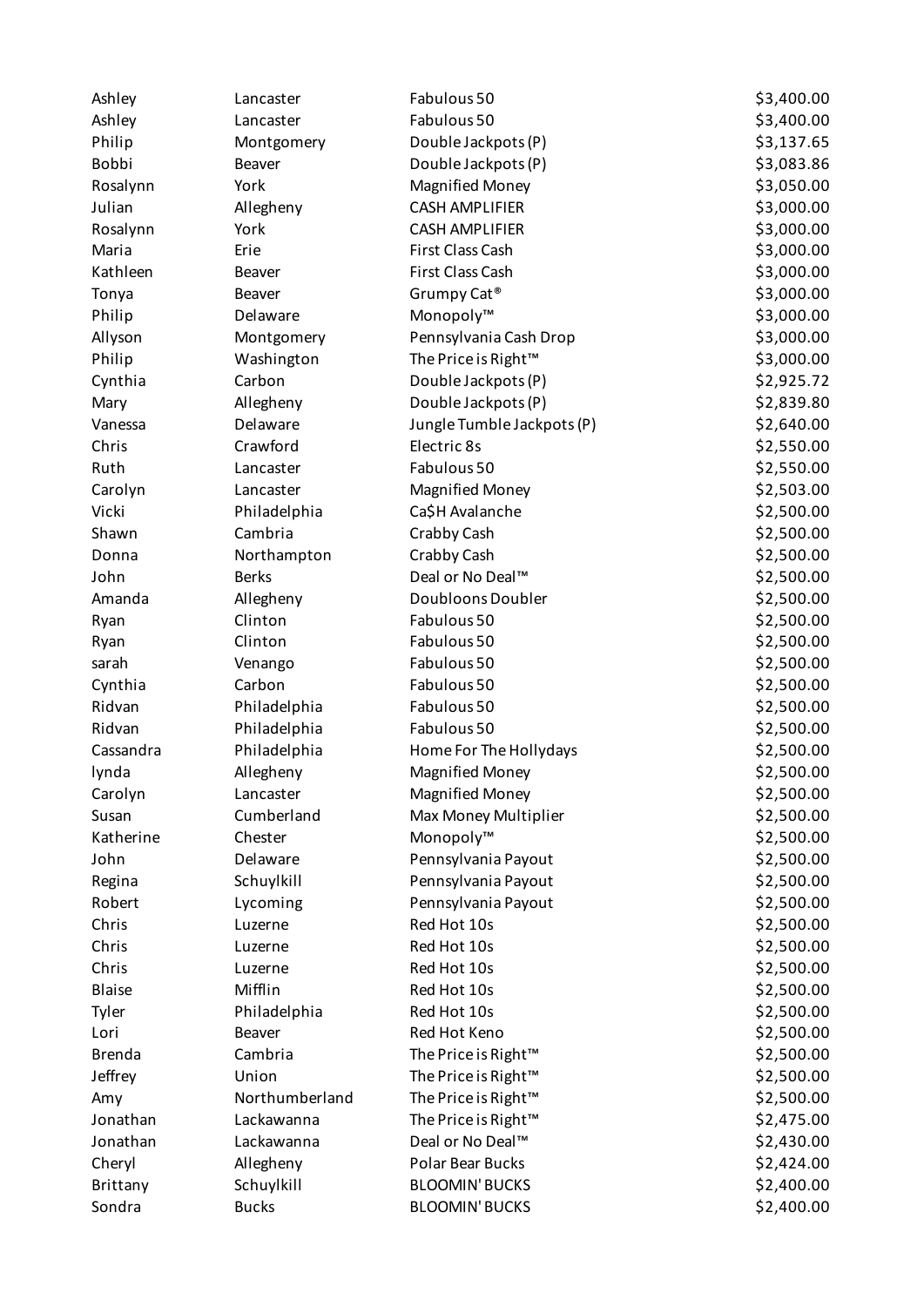| Marcia         | Franklin       | <b>Extreme Green</b>            | \$2,400.00 |
|----------------|----------------|---------------------------------|------------|
| John           | Washington     | The Price is Right™             | \$2,400.00 |
| David          | Pike           | Deal or No Deal™                | \$2,280.00 |
| Mary           | Allegheny      | Gone Fishin'                    | \$2,253.00 |
| Julian         | Allegheny      | Pennsylvania Cash Drop          | \$2,253.00 |
| Julian         | Allegheny      | Pennsylvania Cash Drop          | \$2,253.00 |
| Julian         | Allegheny      | Pennsylvania Cash Drop          | \$2,253.00 |
| Ashley         | Lancaster      | Doubloons Doubler               | \$2,250.00 |
| Joshua         | Allegheny      | Fabulous 50                     | \$2,250.00 |
| Cynthia        | Carbon         | Fabulous 50                     | \$2,250.00 |
| Steve          | Lycoming       | Jungle Tumble Jackpots (P)      | \$2,250.00 |
| christopher    | Erie           | The Price is Right™             | \$2,250.00 |
| James          | <b>Butler</b>  | Gorilla Go Wild                 | \$2,240.00 |
| Mary           | Indiana        | The Price is Right <sup>™</sup> | \$2,210.00 |
| Benjamin       | York           | Double Jackpots (P)             | \$2,202.00 |
| Sally          | Washington     | <b>Big Diamond</b>              | \$2,200.00 |
| Cynthia        | Carbon         | Pennsylvania Cash Drop          | \$2,196.00 |
| Arkady         | Montgomery     | Double Jackpots (P)             | \$2,155.70 |
| Kim            | Fayette        | Deal or No Deal™                | \$2,140.00 |
| <b>MELISSA</b> | Juniata        | Fabulous 50                     | \$2,140.00 |
| Rosalynn       | York           | <b>Magnified Money</b>          | \$2,140.00 |
| Steve          | Lycoming       | Fabulous 50                     | \$2,085.00 |
| Zachery        | York           | Gorilla Go Wild                 | \$2,080.00 |
| Julian         | Allegheny      | Pennsylvania Cash Drop          | \$2,043.00 |
| Julian         | Allegheny      | Pennsylvania Cash Drop          | \$2,043.00 |
| Edward         | Allegheny      | Pennsylvania Payout             | \$2,040.00 |
| Patricia       | Blair          | Pennsylvania Payout             | \$2,030.00 |
| Steven         | Blair          | Fabulous 50                     | \$2,025.00 |
| Ashley         | Lancaster      | Pennsylvania Payout             | \$2,014.00 |
| Gail           | Jefferson      | <b>Magnified Money</b>          | \$2,010.00 |
| Catherine      | Montgomery     | The Luckiest Number 13          | \$2,004.00 |
| Jennifer       | Lehigh         | <b>Big Diamond</b>              | \$2,000.00 |
| Jennifer       | Lehigh         | <b>Big Diamond</b>              | \$2,000.00 |
| Jennifer       | Lehigh         | <b>Big Diamond</b>              | \$2,000.00 |
| Sally          | Washington     | <b>Big Diamond</b>              | \$2,000.00 |
| Walter         | Montgomery     | <b>Big Diamond</b>              | \$2,000.00 |
| David          | Pike           | <b>Brr Bucks</b>                | \$2,000.00 |
| Mike           | Adams          | <b>CASH AMPLIFIER</b>           | \$2,000.00 |
| Steven         | Blair          | <b>CASH AMPLIFIER</b>           | \$2,000.00 |
| Valerie        | Dauphin        | Cats, Hats & Bats™              | \$2,000.00 |
| Stephanie      | Philadelphia   | Deal or No Deal™                | \$2,000.00 |
| James          | Indiana        | Electric 8s                     | \$2,000.00 |
| Scott          | <b>Berks</b>   | <b>Extreme Green</b>            | \$2,000.00 |
| Ashley         | Lancaster      | Fabulous 50                     | \$2,000.00 |
| Bryan          | Northumberland | Fabulous 50                     | \$2,000.00 |
| Cynthia        | Carbon         | Fabulous 50                     | \$2,000.00 |
| Clarence       | Delaware       | Fabulous 50                     | \$2,000.00 |
| David          | Pike           | Fall Into Money                 | \$2,000.00 |
| Debra          | Crawford       | First Class Cash                | \$2,000.00 |
| Deborah        | Out Of State   | Gold Fish®                      | \$2,000.00 |
| Lois           | Allegheny      | Gone Fishin'                    | \$2,000.00 |
| Mary           | Delaware       | Home For The Hollydays          | \$2,000.00 |
|                |                |                                 |            |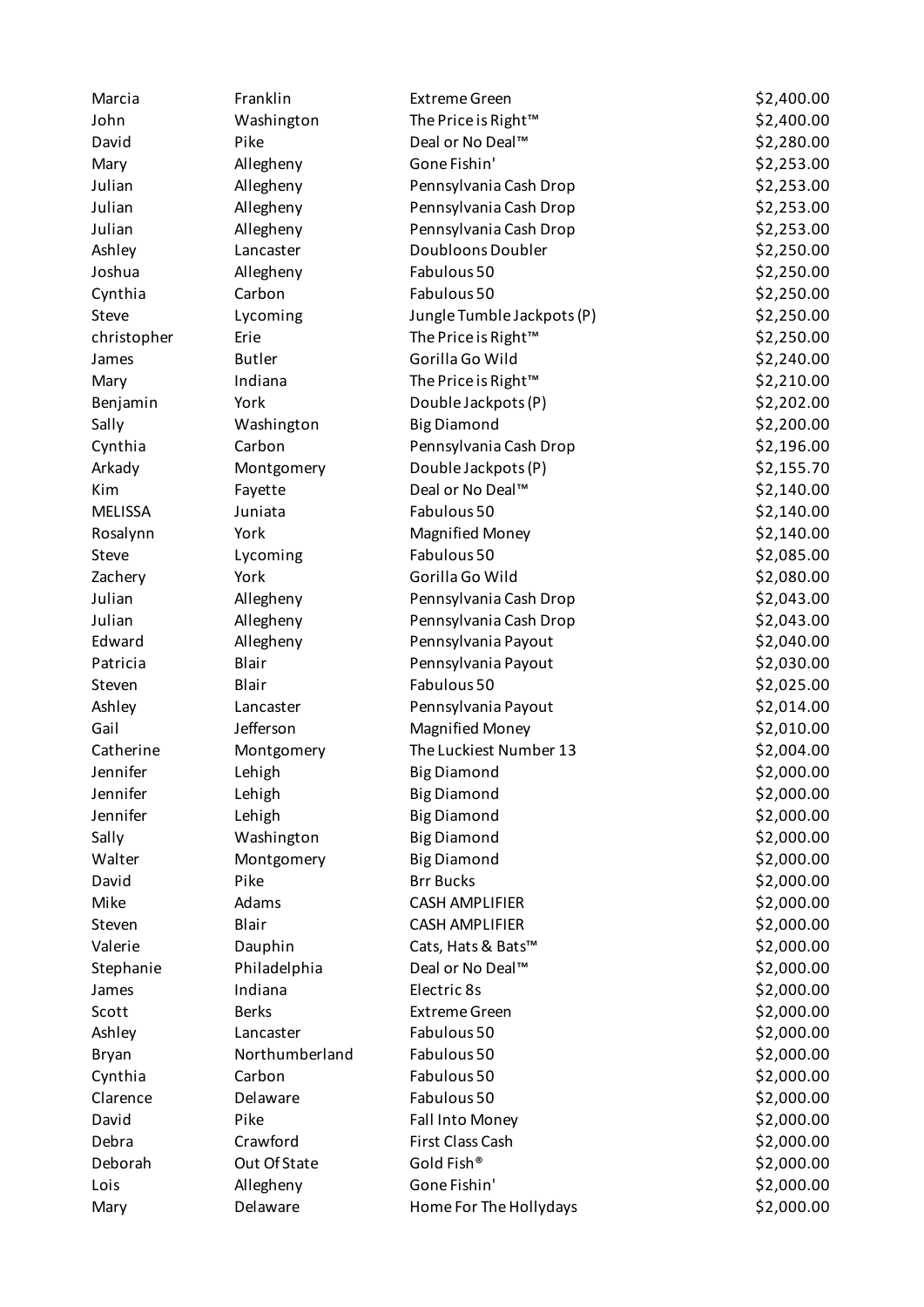| Kathleen    | Beaver       | Jungle Tumble Jackpots (P)      | \$2,000.00 |
|-------------|--------------|---------------------------------|------------|
| Michael     | Philadelphia | Jungle Tumble Jackpots (P)      | \$2,000.00 |
| Yehuda      | Montgomery   | Lucky You                       | \$2,000.00 |
| Christina   | Franklin     | Lucky You                       | \$2,000.00 |
| Deanna      | Luzerne      | Lucky You                       | \$2,000.00 |
| Deanna      | Luzerne      | Lucky You                       | \$2,000.00 |
| Sharon      | Montgomery   | <b>Magnified Money</b>          | \$2,000.00 |
| Linda       | Fayette      | <b>Magnified Money</b>          | \$2,000.00 |
| Diane       | Philadelphia | <b>Magnified Money</b>          | \$2,000.00 |
| Sessily     | Franklin     | Monopoly™                       | \$2,000.00 |
| Dennis      | <b>Bucks</b> | Pennsylvania Cash Drop          | \$2,000.00 |
| Patricia    | Blair        | Pennsylvania Payout             | \$2,000.00 |
| Patricia    | Blair        | Pennsylvania Payout             | \$2,000.00 |
| Mary        | Centre       | Pennsylvania Payout             | \$2,000.00 |
| Wayne       | Dauphin      | <b>Potion Payout</b>            | \$2,000.00 |
| Chris       | Luzerne      | Red Hot 10s                     | \$2,000.00 |
| Devonte     | Cambria      | Red Hot 10s                     | \$2,000.00 |
| Tara        | Lycoming     | Red Hot 10s                     | \$2,000.00 |
| Shirley     | Delaware     | Red Hot Keno                    | \$2,000.00 |
| Cristina    | <b>Berks</b> | <b>Monster Wins</b>             | \$2,000.00 |
| Tonya       | Elk          | <b>Monster Wins</b>             | \$2,000.00 |
| Jeanne      | Centre       | Snow Me the Money               | \$2,000.00 |
| Vianney     | Mifflin      | Snow Me the Money               | \$2,000.00 |
| Katherine   | <b>Bucks</b> | The Price is Right <sup>™</sup> | \$2,000.00 |
| Jamie       | Cambria      | The Price is Right™             | \$2,000.00 |
| Kimberly    | <b>Bucks</b> | Volcano                         | \$2,000.00 |
| Joyce       | Lebanon      | Whizz Whaam Win                 | \$2,000.00 |
| Ryan        | Cambria      | Whizz Whaam Win                 | \$2,000.00 |
| Raymond     | Schuylkill   | Whizz Whaam Win                 | \$2,000.00 |
| Michelle    | Erie         | Winning Vault                   | \$2,000.00 |
| Tonya       | Beaver       | Cats, Hats & Bats™              | \$1,940.00 |
| Steve       | Lycoming     | Fabulous 50                     | \$1,925.00 |
| Cynthia     | Carbon       | Fabulous 50                     | \$1,925.00 |
| Ashley      | Lancaster    | Pennsylvania Cash Club          | \$1,890.00 |
| Tina        | Lehigh       | Pennsylvania Cash Club          | \$1,890.00 |
| Annette     | Perry        | Double Jackpots (P)             | \$1,868.16 |
| Darlene     | Cumberland   | Max Money Multiplier            | \$1,820.00 |
| Julian      | Allegheny    | Cauldron of Cash                | \$1,818.00 |
| Dave        | Allegheny    | Pennsylvania Cash Drop          | \$1,818.00 |
| Sondra      | <b>Bucks</b> | <b>BLOOMIN' BUCKS</b>           | \$1,806.00 |
| christopher | Erie         | 50 Years Of Scratch             | \$1,800.00 |
| Brittany    | Schuylkill   | <b>BLOOMIN' BUCKS</b>           | \$1,800.00 |
| Sondra      | <b>Bucks</b> | <b>BLOOMIN' BUCKS</b>           | \$1,800.00 |
| sarah       | Venango      | Fabulous 50                     | \$1,800.00 |
| Steve       | Lycoming     | Jungle Tumble Jackpots (P)      | \$1,800.00 |
| Richard     | York         | Jungle Tumble Jackpots (P)      | \$1,800.00 |
| Tara        | <b>Bucks</b> | Gone Fishin'                    | \$1,797.00 |
| Steve       | Lycoming     | Pennsylvania Cash Drop          | \$1,797.00 |
| Julian      | Allegheny    | Pennsylvania Cash Drop          | \$1,797.00 |
| Julian      | Allegheny    | Pennsylvania Cash Drop          | \$1,797.00 |
| Elliot      | Centre       | Pennsylvania Cash Drop          | \$1,797.00 |
| Nathan      | Westmoreland | The Luckiest Number 13          | \$1,780.00 |
|             |              |                                 |            |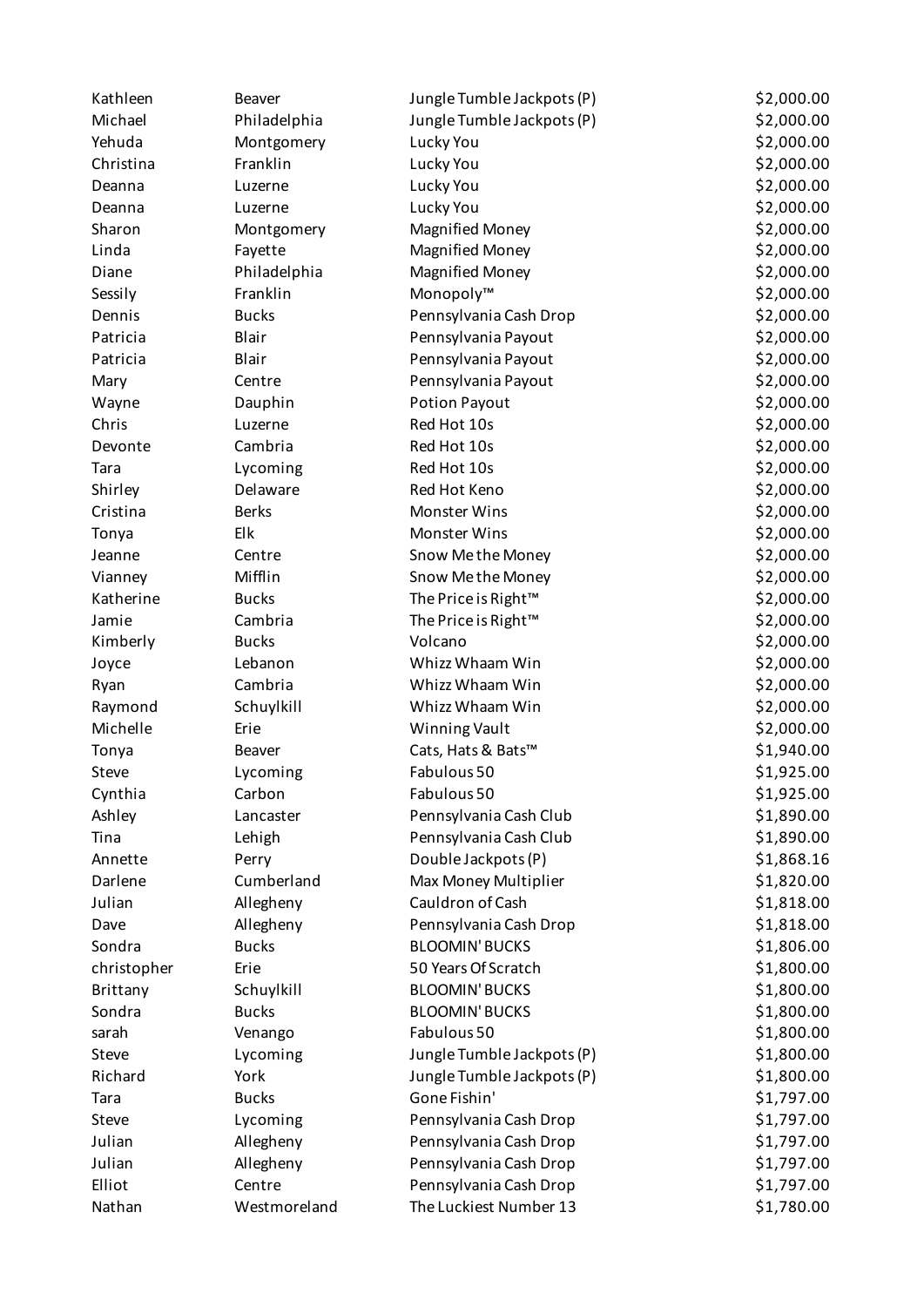| Steve          | Lycoming     | Polar Bear Bucks                | \$1,776.00 |
|----------------|--------------|---------------------------------|------------|
| Ashley         | Lancaster    | Fall Into Money                 | \$1,767.00 |
| Michael        | Philadelphia | Jungle Tumble                   | \$1,760.00 |
| sarah          | Venango      | Fabulous 50                     | \$1,750.00 |
| Deanna         | Lebanon      | First Class Cash                | \$1,713.00 |
| Nhuquynh       | Chester      | Fall Into Money                 | \$1,700.00 |
| Ashley         | Lancaster    | Fall Into Money                 | \$1,680.00 |
| Jonathan       | Lackawanna   | The Price is Right <sup>™</sup> | \$1,650.00 |
| <b>Blaise</b>  | Mifflin      | Red Hot 10s                     | \$1,640.00 |
| <b>Brandon</b> | Union        | First Class Cash                | \$1,622.00 |
| harmesh        | Allegheny    | Pennsylvania Payout             | \$1,616.00 |
| Cheryl         | Allegheny    | Polar Bear Bucks                | \$1,616.00 |
| harmesh        | Allegheny    | Pennsylvania Payout             | \$1,606.00 |
| Beau           | Crawford     | <b>Big Diamond</b>              | \$1,600.00 |
| Michael        | Philadelphia | <b>BLOOMIN' BUCKS</b>           | \$1,600.00 |
| Charles        | Allegheny    | <b>BLOOMIN' BUCKS</b>           | \$1,600.00 |
| Tina           | Lehigh       | <b>BLOOMIN' BUCKS</b>           | \$1,600.00 |
| Tonya          | Beaver       | Jungle Tumble                   | \$1,600.00 |
| Patricia       | Blair        | Pennsylvania Payout             | \$1,600.00 |
| harmesh        | Allegheny    | Pennsylvania Payout             | \$1,600.00 |
| Jason          | Lycoming     | The Price is Right <sup>™</sup> | \$1,600.00 |
| Salvatore      | Union        | The Price is Right <sup>™</sup> | \$1,600.00 |
| Mark           | Venango      | The Price is Right™             | \$1,600.00 |
| Tina           | Lehigh       | The Price is Right™             | \$1,600.00 |
| Joshua         | Allegheny    | Fabulous 50                     | \$1,590.00 |
| David          | Pike         | Doubloons Doubler               | \$1,584.00 |
| sherry         | Venango      | Double Jackpots (P)             | \$1,575.89 |
| Carolyn        | Lancaster    | <b>Magnified Money</b>          | \$1,563.00 |
| Gail           | Jefferson    | <b>Magnified Money</b>          | \$1,555.00 |
| Cheryl         | <b>Berks</b> | Crabby Cash                     | \$1,552.00 |
| Jennifer       | Lehigh       | <b>Big Diamond</b>              | \$1,540.00 |
| Steven         | Montgomery   | <b>Extreme Green</b>            | \$1,533.00 |
| Arthur         | Montgomery   | <b>Extreme Green</b>            | \$1,533.00 |
| Michael        | Philadelphia | <b>Extreme Green</b>            | \$1,533.00 |
| Marcia         | Franklin     | <b>Extreme Green</b>            | \$1,530.00 |
| Maureen        | Montgomery   | Cauldron of Cash                | \$1,502.00 |
| Eric           | <b>Bucks</b> | Jungle Tumble Jackpots (P)      | \$1,502.00 |
| Tyler          | Philadelphia | Pennsylvania Cash Drop          | \$1,502.00 |
| Kara           | <b>Bucks</b> | Pennsylvania Cash Drop          | \$1,502.00 |
| Lauren         | Franklin     | Pennsylvania Cash Drop          | \$1,502.00 |
| Julia          | Out Of State | PA BIG MONEY WHEEL (P)          | \$1,501.50 |
| Stephanie      | Monroe       | 5X, 10X, 20X, 50X Blowout       | \$1,500.00 |
| James          | Philadelphia | 5X, 10X, 20X, 50X Blowout       | \$1,500.00 |
| Robert         | Philadelphia | 5X, 10X, 20X, 50X Blowout       | \$1,500.00 |
| Robert         | Philadelphia | 5X, 10X, 20X, 50X Blowout       | \$1,500.00 |
| Robert         | Philadelphia | 5X, 10X, 20X, 50X Blowout       | \$1,500.00 |
| Robert         | Philadelphia | 5X, 10X, 20X, 50X Blowout       | \$1,500.00 |
| Robert         | Philadelphia | 5X, 10X, 20X, 50X Blowout       | \$1,500.00 |
| Robert         | Philadelphia | 5X, 10X, 20X, 50X Blowout       | \$1,500.00 |
| Amanda         | Schuylkill   | 5X, 10X, 20X, 50X Blowout       | \$1,500.00 |
| Audrey         | Washington   | 5X, 10X, 20X, 50X Blowout       | \$1,500.00 |
| Jennifer       | Lehigh       | <b>Big Diamond</b>              | \$1,500.00 |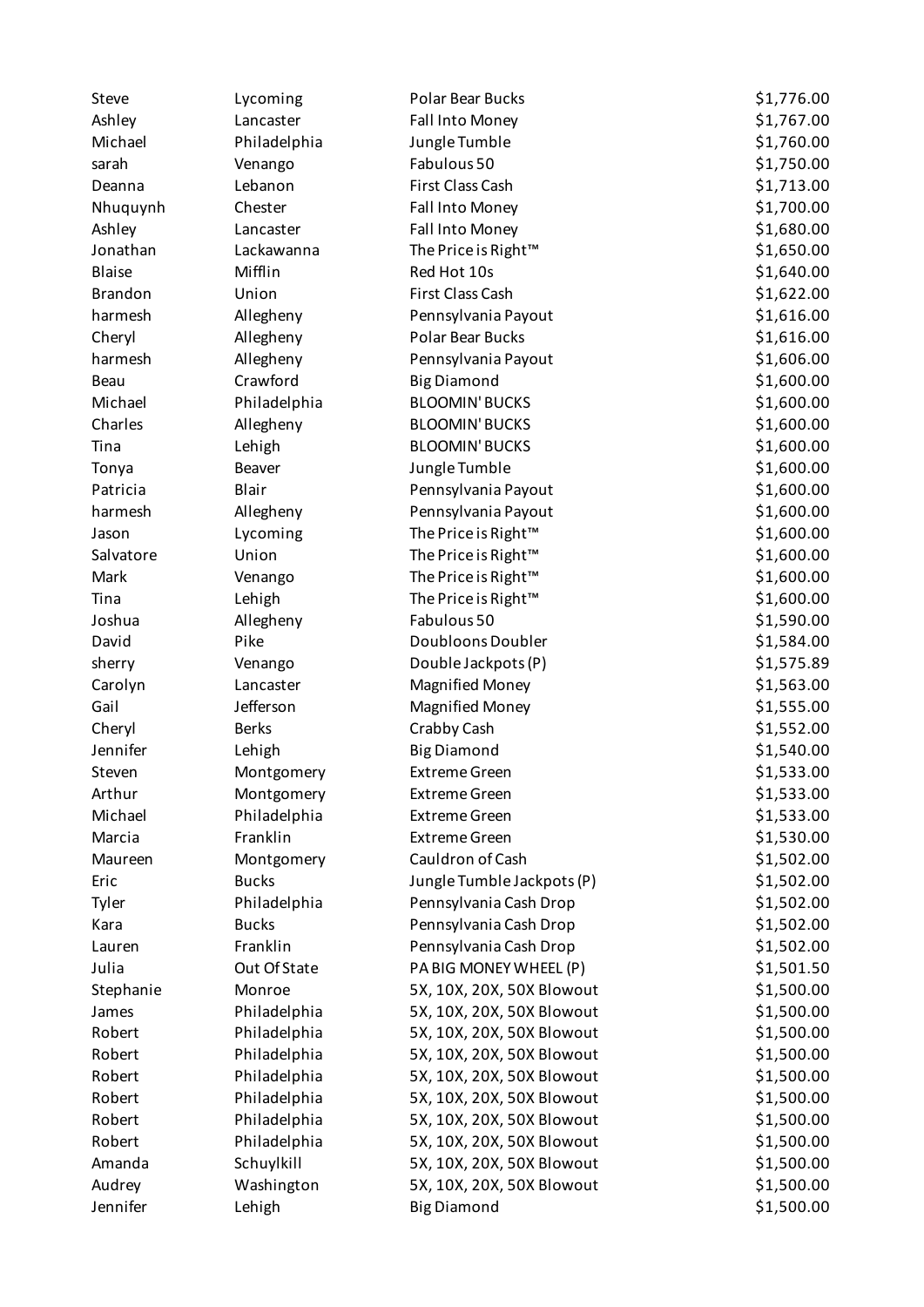| Jennifer      | Lehigh       | <b>Big Diamond</b>         | \$1,500.00 |
|---------------|--------------|----------------------------|------------|
| Jennifer      | Lehigh       | <b>Big Diamond</b>         | \$1,500.00 |
| Walter        | Montgomery   | <b>Big Diamond</b>         | \$1,500.00 |
| Benjamin      | York         | <b>Big Diamond</b>         | \$1,500.00 |
| Julian        | Allegheny    | <b>BLOOMIN' BUCKS</b>      | \$1,500.00 |
| Catherine     | Montgomery   | <b>CASH AMPLIFIER</b>      | \$1,500.00 |
| Arthur        | Montgomery   | <b>CASH AMPLIFIER</b>      | \$1,500.00 |
| Benson        | Westmoreland | <b>CASH AMPLIFIER</b>      | \$1,500.00 |
| Darin         | Delaware     | <b>CASH AMPLIFIER</b>      | \$1,500.00 |
| Scott         | Perry        | <b>CASH AMPLIFIER</b>      | \$1,500.00 |
| Tonya         | Beaver       | Cats, Hats & Bats™         | \$1,500.00 |
| Karen         | Lackawanna   | Cauldron of Cash           | \$1,500.00 |
| Nicol         | Allegheny    | Crabby Cash                | \$1,500.00 |
| Stephanie     | Philadelphia | Deal or No Deal™           | \$1,500.00 |
| David         | Pike         | Deal or No Deal™           | \$1,500.00 |
| David         | Pike         | Deal or No Deal™           | \$1,500.00 |
| sarah         | Venango      | Diggin' for Dollars        | \$1,500.00 |
| Tonya         | Beaver       | Fabulous 50                | \$1,500.00 |
| Joshua        | Allegheny    | Fabulous 50                | \$1,500.00 |
| Ashley        | Lancaster    | Fabulous 50                | \$1,500.00 |
| Ashley        | Lancaster    | Fabulous 50                | \$1,500.00 |
| Steve         | Lycoming     | Fabulous 50                | \$1,500.00 |
| sarah         | Venango      | Fabulous 50                | \$1,500.00 |
| sarah         | Venango      | Fabulous 50                | \$1,500.00 |
| sarah         | Venango      | Fabulous 50                | \$1,500.00 |
| sarah         | Venango      | Fabulous 50                | \$1,500.00 |
| sarah         | Venango      | Fabulous 50                | \$1,500.00 |
| sarah         | Venango      | Fabulous 50                | \$1,500.00 |
| sarah         | Venango      | Fabulous 50                | \$1,500.00 |
| sarah         | Venango      | Fabulous 50                | \$1,500.00 |
| sarah         | Venango      | Fabulous 50                | \$1,500.00 |
| sarah         | Venango      | Fabulous 50                | \$1,500.00 |
| Cynthia       | Carbon       | Fabulous 50                | \$1,500.00 |
| Mohammad      | Delaware     | Fabulous 50                | \$1,500.00 |
| Jacqueline    | Indiana      | Fall Into Money            | \$1,500.00 |
| Ashley        | Lancaster    | Fall Into Money            | \$1,500.00 |
| David         | Pike         | Fall Into Money            | \$1,500.00 |
| Demetria      | Northampton  | First Class Cash           | \$1,500.00 |
| Masayo        | Lancaster    | Jungle Tumble Jackpots (P) | \$1,500.00 |
| Jackie        | <b>Bucks</b> | Jungle Tumble Jackpots (P) | \$1,500.00 |
| Benjamin      | Chester      | Jungle Tumble Jackpots (P) | \$1,500.00 |
| Helena        | Allegheny    | The Luckiest Number 13     | \$1,500.00 |
| Mary          | Allegheny    | Lucky You                  | \$1,500.00 |
| Aisha         | Philadelphia | Lucky You                  | \$1,500.00 |
| Peter         | Tioga        | <b>Magnified Money</b>     | \$1,500.00 |
| Kay           | Northampton  | Money Bee                  | \$1,500.00 |
| sarah         | Venango      | PA BIG MONEY WHEEL (P)     | \$1,500.00 |
| Diana         | York         | Pennsylvania Cash Drop     | \$1,500.00 |
| Patricia      | Blair        | Pennsylvania Payout        | \$1,500.00 |
| <b>Blaise</b> | Mifflin      | Red Hot 10s                | \$1,500.00 |
| Amy-Marie     | <b>Berks</b> | Red Hot 10s                | \$1,500.00 |
| Jennifer      | Cumberland   | Red Hot Keno               | \$1,500.00 |
|               |              |                            |            |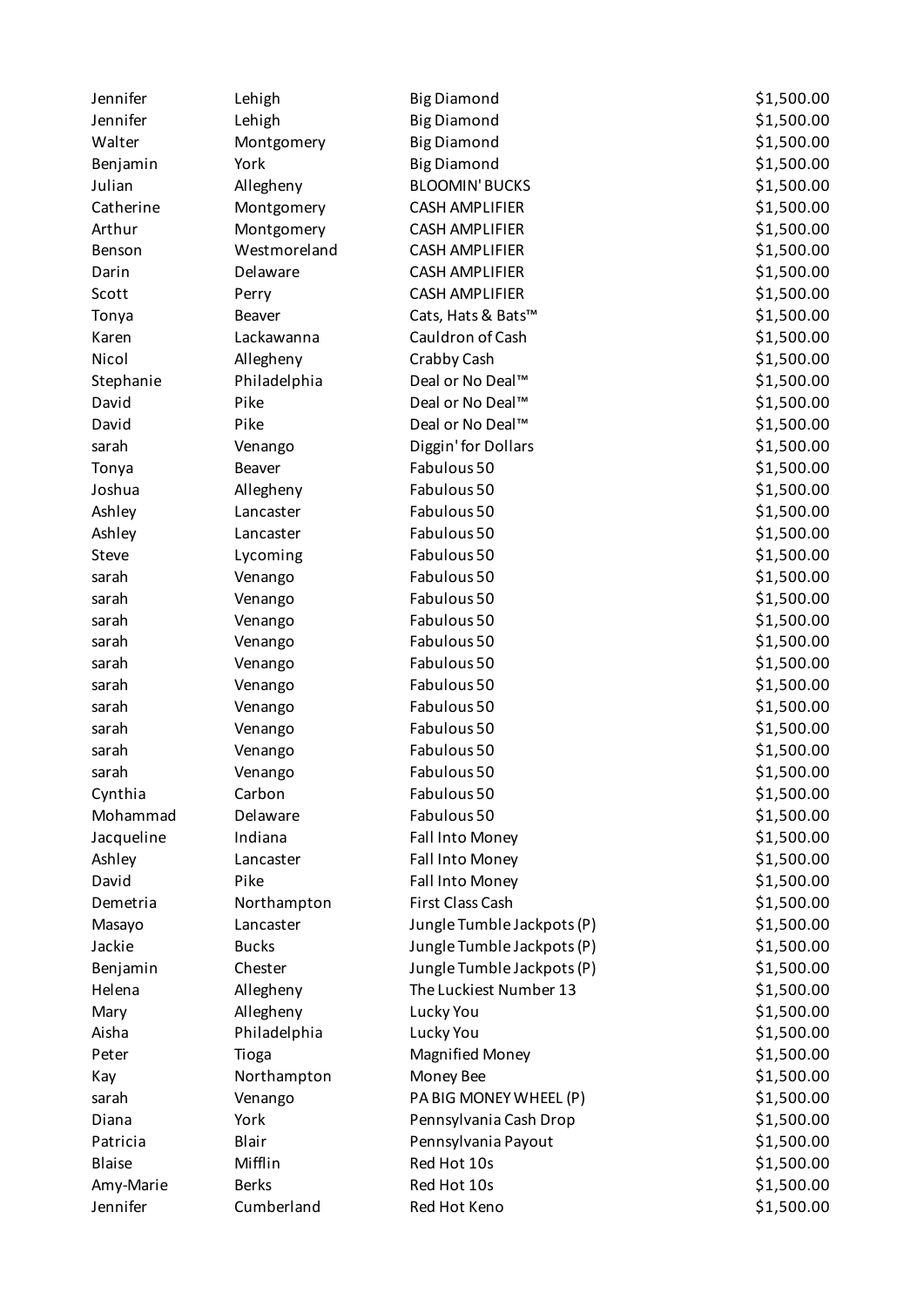| Jennifer  | Cumberland      | Red Hot Keno                         | \$1,500.00 |
|-----------|-----------------|--------------------------------------|------------|
| Richard   | York            | (Halloween) Big Money Slingo         | \$1,500.00 |
| Scott     | Westmoreland    | The Price is Right <sup>™</sup>      | \$1,500.00 |
| Peter     | Montgomery      | Wizard of Oz™                        | \$1,500.00 |
| Patrick   | Montgomery      | Wizard of Oz™                        | \$1,500.00 |
| Amy-Marie | <b>Berks</b>    | Unwrap the Cash                      | \$1,500.00 |
| Amy-Marie | <b>Berks</b>    | Unwrap the Cash                      | \$1,500.00 |
| Ashley    | Adams           | Willy Wonka & The Chocolate Factory™ | \$1,500.00 |
| Franklin  | Philadelphia    | Pennsylvania Cash Drop               | \$1,464.00 |
| Julian    | Allegheny       | Pennsylvania Cash Drop               | \$1,464.00 |
| Lisa      | Somerset        | Pennsylvania Cash Drop               | \$1,464.00 |
| Lisa      | Somerset        | Pennsylvania Cash Drop               | \$1,464.00 |
| Richard   | Montgomery      | Doubloons Doubler                    | \$1,458.00 |
| Richard   | York            | The Price is Right™                  | \$1,450.00 |
| Cynthia   | Carbon          | Fabulous 50                          | \$1,440.00 |
| Joleen    | Luzerne         | Jungle Tumble Jackpots (P)           | \$1,440.00 |
| Julian    | Allegheny       | Cauldron of Cash                     | \$1,434.00 |
| Catherine | Montgomery      | Pennsylvania Cash Drop               | \$1,434.00 |
| Jeremiah  | Erie            | Pennsylvania Cash Drop               | \$1,434.00 |
| sarah     | Venango         | Diggin' for Dollars                  | \$1,428.00 |
| Matthew   | Delaware        | Double Jackpots (P)                  | \$1,407.73 |
| Tyler     | Philadelphia    | Double Jackpots (P)                  | \$1,400.00 |
| Melissa   | Centre          | Foxin Wins Again                     | \$1,400.00 |
| Dennis    | Allegheny       | Fall Into Money                      | \$1,390.00 |
| sarah     | Venango         | Diggin' for Dollars                  | \$1,377.00 |
| Julian    | Allegheny       | Pennsylvania Cash Drop               | \$1,377.00 |
| Sondra    | <b>Bucks</b>    | <b>BLOOMIN' BUCKS</b>                | \$1,368.00 |
| Aneilla   | Philadelphia    | <b>Extreme Green</b>                 | \$1,368.00 |
| Jeremy    | <b>Bradford</b> | Pennsylvania Cash Drop               | \$1,362.00 |
| Timothy   | Washington      | Pennsylvania Cash Drop               | \$1,362.00 |
| Julian    | Allegheny       | Pennsylvania Cash Drop               | \$1,362.00 |
| Elliot    | Centre          | Pennsylvania Cash Drop               | \$1,362.00 |
| Raymond   | <b>Bucks</b>    | Pennsylvania Cash Drop               | \$1,362.00 |
| Mike      | Chester         | PA BIG MONEY WHEEL (P)               | \$1,357.50 |
| Julian    | Allegheny       | Cauldron of Cash                     | \$1,350.00 |
| Julian    | Allegheny       | Cauldron of Cash                     | \$1,350.00 |
| Julian    | Allegheny       | Cauldron of Cash                     | \$1,350.00 |
| Julian    | Allegheny       | Cauldron of Cash                     | \$1,350.00 |
| David     | Pike            | Deal or No Deal™                     | \$1,350.00 |
| Ashley    | Lancaster       | Fall Into Money                      | \$1,350.00 |
| Ashley    | Lancaster       | <b>Fall Into Money</b>               | \$1,350.00 |
| Tara      | <b>Bucks</b>    | Gone Fishin'                         | \$1,350.00 |
| Kyle      | Montgomery      | Jungle Tumble Jackpots (P)           | \$1,350.00 |
| Timothy   | Washington      | Jungle Tumble Jackpots (P)           | \$1,350.00 |
| Timothy   | Washington      | Jungle Tumble Jackpots (P)           | \$1,350.00 |
| Mark      | Venango         | PA BIG MONEY WHEEL (P)               | \$1,350.00 |
| Elliot    | Centre          | PA BIG MONEY WHEEL (P)               | \$1,350.00 |
| Rosalynn  | York            | PA BIG MONEY WHEEL (P)               | \$1,350.00 |
| Rosalynn  | York            | PA BIG WINNER SPECTACULAR (P)        | \$1,350.00 |
| Lee       | Northampton     | Pennsylvania Cash Drop               | \$1,350.00 |
| Catherine | Montgomery      | Pennsylvania Cash Drop               | \$1,350.00 |
| Catherine | Montgomery      | Pennsylvania Cash Drop               | \$1,350.00 |
|           |                 |                                      |            |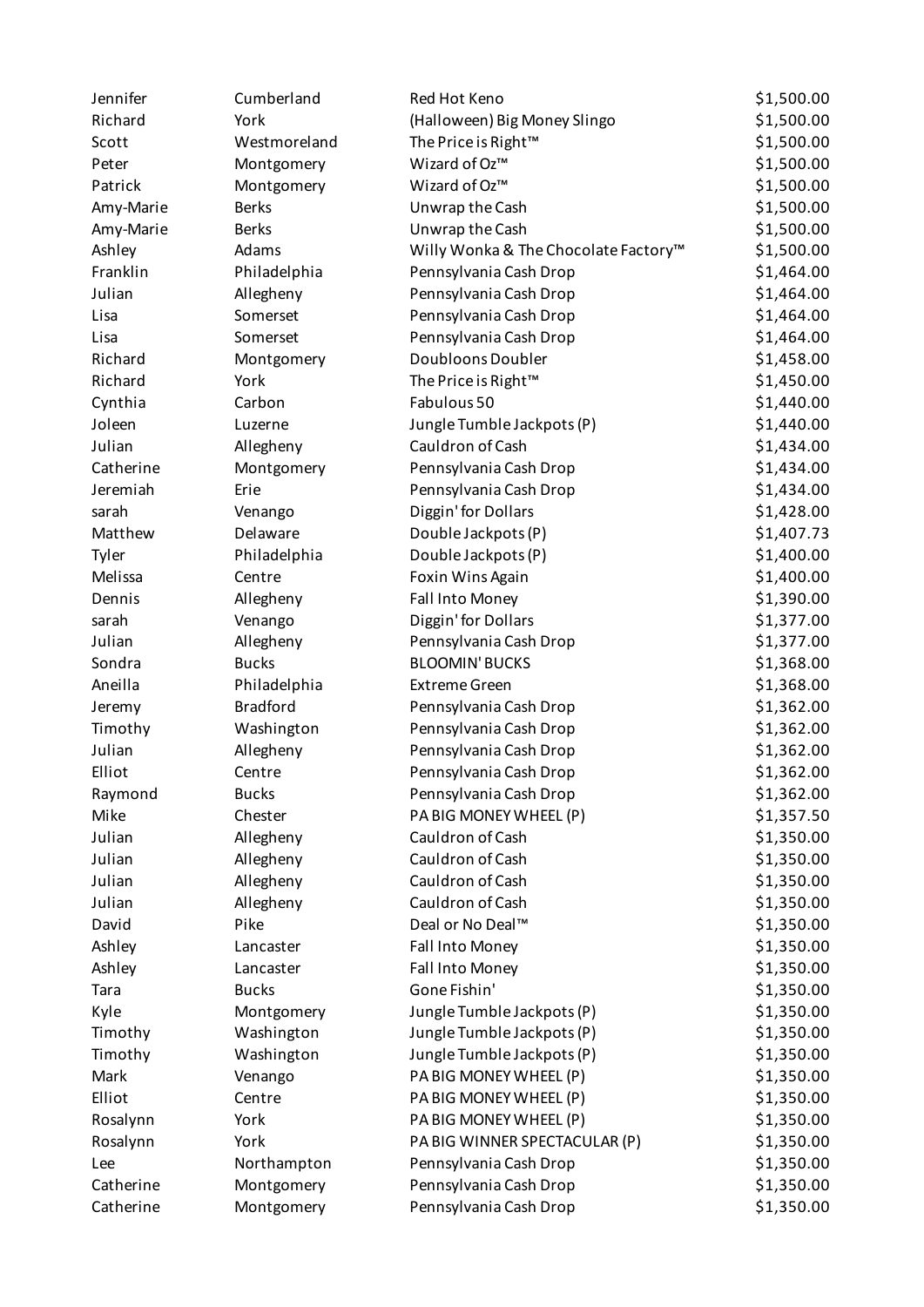| Catherine    | Montgomery    | Pennsylvania Cash Drop          | \$1,350.00 |
|--------------|---------------|---------------------------------|------------|
| Julian       | Allegheny     | Pennsylvania Cash Drop          | \$1,350.00 |
| Julian       | Allegheny     | Pennsylvania Cash Drop          | \$1,350.00 |
| Julian       | Allegheny     | Pennsylvania Cash Drop          | \$1,350.00 |
| Julian       | Allegheny     | Pennsylvania Cash Drop          | \$1,350.00 |
| Julian       | Allegheny     | Pennsylvania Cash Drop          | \$1,350.00 |
| William      | <b>Berks</b>  | Pennsylvania Cash Drop          | \$1,350.00 |
| Jeremy       | <b>Berks</b>  | Polar Bear Bucks                | \$1,350.00 |
| Ashley       | Lancaster     | <b>Polar Bear Bucks</b>         | \$1,344.00 |
| Walter       | Montgomery    | 500x The Cash                   | \$1,342.00 |
| Rhonda       | Cameron       | Cats, Hats & Bats™              | \$1,340.00 |
| Sandra       | Lackawanna    | Crabby Cash                     | \$1,335.00 |
| sarah        | Venango       | Diggin' for Dollars             | \$1,332.00 |
| Dave         | Allegheny     | Diggin' for Dollars             | \$1,332.00 |
| Dave         | Allegheny     | Money Night Football            | \$1,330.00 |
| Amanda       | Beaver        | 50 Years Of Scratch             | \$1,326.00 |
| Helene       | Delaware      | 50 Years Of Scratch             | \$1,326.00 |
| Mary         | Allegheny     | Lucky You                       | \$1,320.00 |
| Kim          | Fayette       | Gold Fish®                      | \$1,300.00 |
| <b>Brian</b> | Lycoming      | Gorilla Go Wild                 | \$1,300.00 |
| Zachery      | York          | Gorilla Go Wild                 | \$1,300.00 |
| Tyler        | Philadelphia  | Pennsylvania Payout             | \$1,300.00 |
| Chris        | Luzerne       | Red Hot 10s                     | \$1,300.00 |
| Lorry        | Lehigh        | The Price is Right <sup>™</sup> | \$1,300.00 |
| Tonya        | Beaver        | Cats, Hats & Bats™              | \$1,290.00 |
| Tonya        | Beaver        | Cats, Hats & Bats™              | \$1,290.00 |
| Nathaniel    | Chester       | <b>BLOOMIN' BUCKS</b>           | \$1,260.00 |
| Sondra       | <b>Bucks</b>  | <b>BLOOMIN' BUCKS</b>           | \$1,260.00 |
| Timothy      | Washington    | Double Jackpots (P)             | \$1,260.00 |
| Amanda       | Beaver        | <b>Extreme Green</b>            | \$1,260.00 |
| Rosalynn     | York          | <b>Extreme Green</b>            | \$1,260.00 |
| Lauren       | Delaware      | Gone Fishin'                    | \$1,260.00 |
| Zachery      | York          | Gorilla Go Wild                 | \$1,260.00 |
| Julian       | Allegheny     | Pennsylvania Cash Drop          | \$1,260.00 |
| Julian       | Allegheny     | Pennsylvania Cash Drop          | \$1,260.00 |
| Julian       | Allegheny     | Pennsylvania Cash Drop          | \$1,260.00 |
| Lauren       | Delaware      | The Price is Right™             | \$1,260.00 |
| John         | Washington    | The Price is Right™             | \$1,260.00 |
| Cheryl       | Allegheny     | Fabulous 50                     | \$1,251.00 |
| Ashley       | Lancaster     | Fall Into Money                 | \$1,251.00 |
| Ashley       | Lancaster     | Fall Into Money                 | \$1,251.00 |
| Judith       | Washington    | <b>Magnified Money</b>          | \$1,251.00 |
| Kevin        | Venango       | PA BIG WINNER SPECTACULAR (P)   | \$1,251.00 |
| Lynn         | <b>Butler</b> | <b>CASH AMPLIFIER</b>           | \$1,250.00 |
| Rhonda       | Cameron       | Cats, Hats & Bats™              | \$1,250.00 |
| Rhonda       | Cameron       | Cats, Hats & Bats™              | \$1,250.00 |
| Julie        | Beaver        | Deal or No Deal™                | \$1,250.00 |
| Tonya        | Beaver        | Fabulous 50                     | \$1,250.00 |
| Joshua       | Allegheny     | Fabulous 50                     | \$1,250.00 |
| Nathan       | Washington    | Fabulous 50                     | \$1,250.00 |
| Ashley       | Lancaster     | Fabulous 50                     | \$1,250.00 |
| Steve        | Lycoming      | Fabulous 50                     | \$1,250.00 |
|              |               |                                 |            |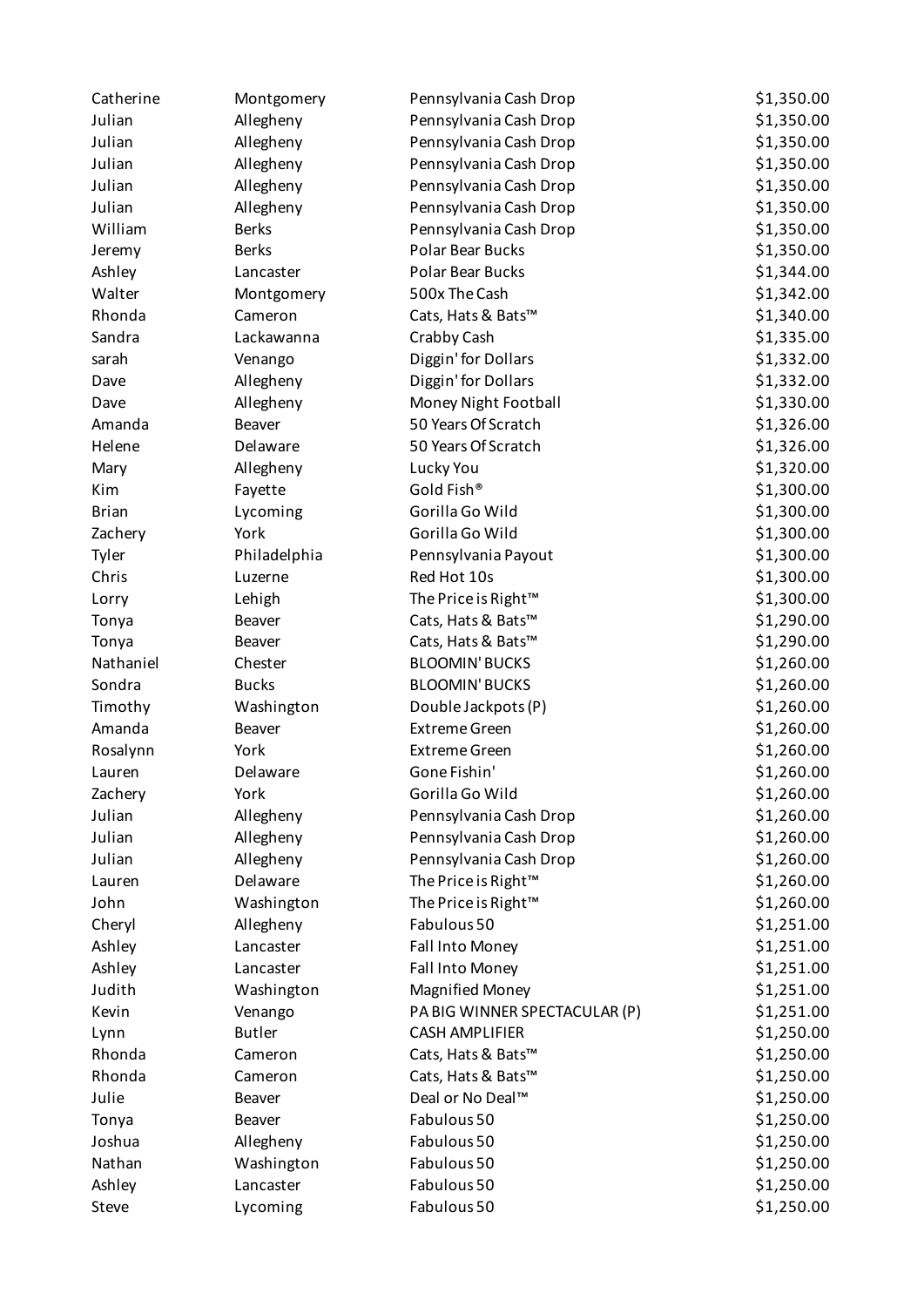| Cynthia       | Carbon                  | Fabulous 50                     | \$1,250.00 |
|---------------|-------------------------|---------------------------------|------------|
| Ridvan        | Philadelphia            | Fabulous 50                     | \$1,250.00 |
| Ridvan        | Philadelphia            | Fabulous 50                     | \$1,250.00 |
| Ridvan        | Philadelphia            | Fabulous 50                     | \$1,250.00 |
| Scott         | Chester                 | <b>Magnified Money</b>          | \$1,250.00 |
| Judith        | Washington              | <b>Magnified Money</b>          | \$1,250.00 |
| Chris         | Luzerne                 | Red Hot 10s                     | \$1,250.00 |
| Chris         | Luzerne                 | Red Hot 10s                     | \$1,250.00 |
| Maurice       | Philadelphia            | Red Hot 10s                     | \$1,250.00 |
| Maurice       | Philadelphia            | Red Hot 10s                     | \$1,250.00 |
| Steve         | <b>Beaver</b>           | Red Hot Keno                    | \$1,250.00 |
| Karen         | Schuylkill              | Unwrap the Cash                 | \$1,250.00 |
| David         | Pike                    | <b>Brr Bucks</b>                | \$1,230.00 |
| Jason         | Lycoming                | The Price is Right™             | \$1,225.00 |
| Robert        | Dauphin                 | The Price is Right™             | \$1,225.00 |
| Colleen       | Jefferson               | The Price is Right <sup>™</sup> | \$1,225.00 |
| Jackie        | <b>Bucks</b>            | Fabulous 50                     | \$1,215.00 |
| Ashley        | Lancaster               | Fall Into Money                 | \$1,215.00 |
| Kathleen      | <b>Beaver</b>           | The Price is Right <sup>™</sup> | \$1,215.00 |
| Dave          | Allegheny               | <b>BLOOMIN' BUCKS</b>           | \$1,212.00 |
| sarah         | Venango                 | Diggin' for Dollars             | \$1,212.00 |
| NAGENDRAKUMAR | Cumberland              | Pennsylvania Cash Drop          | \$1,212.00 |
| Julian        | Allegheny               | Pennsylvania Cash Drop          | \$1,212.00 |
| Nathan        | Westmoreland            | <b>BLOOMIN' BUCKS</b>           | \$1,208.00 |
| Jackie        | <b>Bucks</b>            | First Class Cash                | \$1,208.00 |
| Sedina        | Allegheny               | Double Jackpots (P)             | \$1,206.09 |
| Jennifer      | Lehigh                  | <b>Big Diamond</b>              | \$1,206.00 |
| Sondra        | <b>Bucks</b>            | <b>BLOOMIN' BUCKS</b>           | \$1,206.00 |
| Sondra        | <b>Bucks</b>            | <b>BLOOMIN' BUCKS</b>           | \$1,206.00 |
| Jonathan      | Lackawanna              | The Price is Right™             | \$1,206.00 |
| Emily         | Northampton             | The Price is Right™             | \$1,206.00 |
| Deanna        | Westmoreland            | The Price is Right™             | \$1,206.00 |
| Rick          | Monroe                  | The Price is Right™             | \$1,206.00 |
| Tina          | Lehigh                  | 50 Years Of Scratch             | \$1,200.00 |
| Tina          | Lehigh                  | 50 Years Of Scratch             | \$1,200.00 |
| Tina          | Lehigh                  | 50 Years Of Scratch             | \$1,200.00 |
| Tina          | Lehigh                  | 50 Years Of Scratch             | \$1,200.00 |
| Jennifer      | Lehigh                  | <b>Big Diamond</b>              | \$1,200.00 |
| Kathleen      | Beaver                  | <b>Big Diamond</b>              | \$1,200.00 |
| Kevin         | Lehigh                  | <b>BLOOMIN' BUCKS</b>           | \$1,200.00 |
| Kevin         | Lehigh                  | <b>BLOOMIN' BUCKS</b>           | \$1,200.00 |
| George        | Lehigh                  | <b>BLOOMIN' BUCKS</b>           | \$1,200.00 |
| Andrea        | Franklin                | <b>BLOOMIN' BUCKS</b>           | \$1,200.00 |
| Mike          | Adams                   | <b>BLOOMIN' BUCKS</b>           | \$1,200.00 |
| Steven        | Blair                   | <b>BLOOMIN' BUCKS</b>           | \$1,200.00 |
| Nevin         | Indiana                 | <b>BLOOMIN' BUCKS</b>           | \$1,200.00 |
| Erin          |                         | <b>BLOOMIN' BUCKS</b>           | \$1,200.00 |
| Michael       | Fayette<br>Philadelphia | <b>BLOOMIN' BUCKS</b>           | \$1,200.00 |
| Brittany      | Schuylkill              | <b>BLOOMIN' BUCKS</b>           | \$1,200.00 |
| Sondra        | <b>Bucks</b>            | <b>BLOOMIN' BUCKS</b>           | \$1,200.00 |
| Sondra        | <b>Bucks</b>            | <b>BLOOMIN' BUCKS</b>           | \$1,200.00 |
| David         | Pike                    | <b>Brr Bucks</b>                |            |
|               |                         |                                 | \$1,200.00 |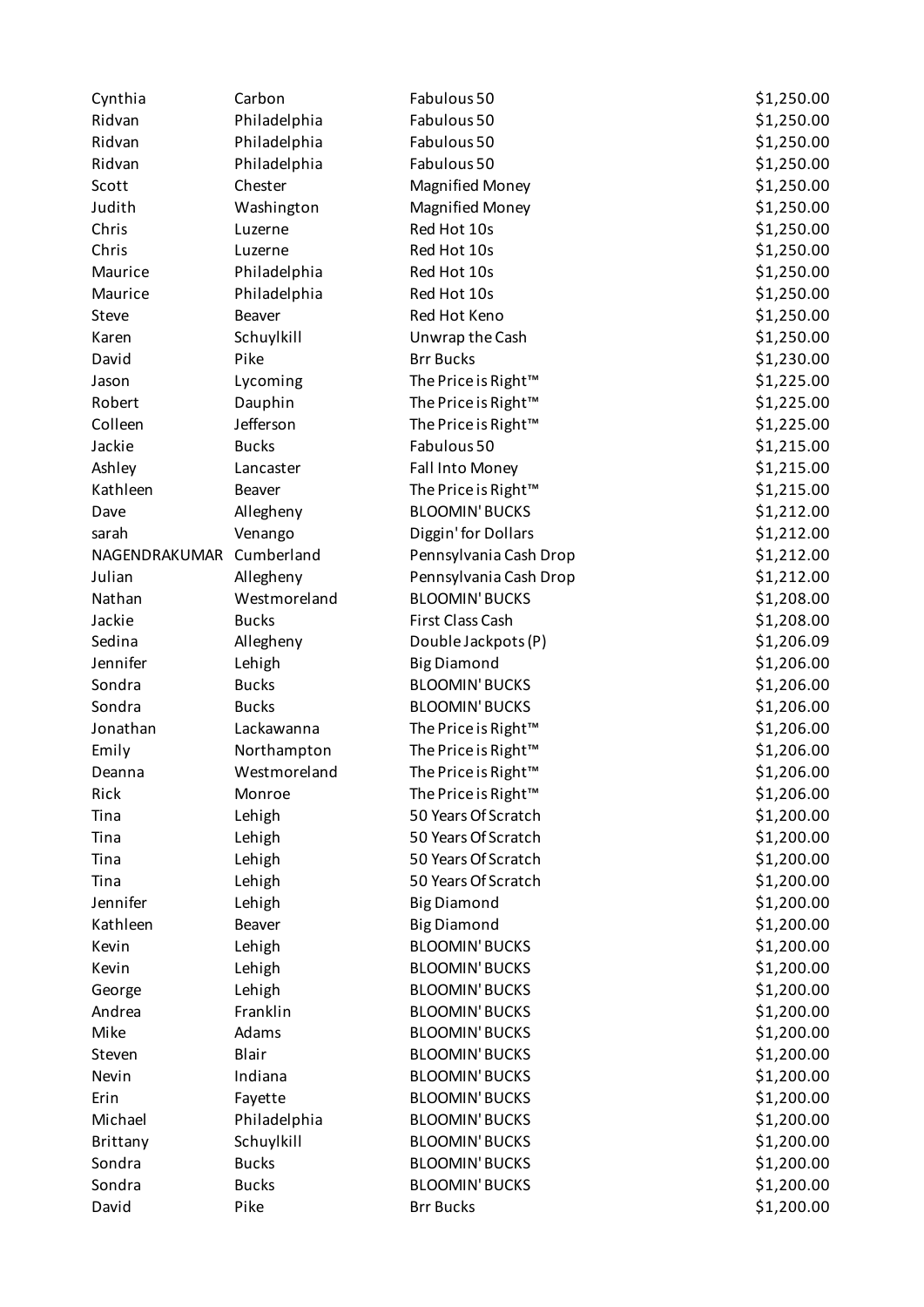| Shirley      | Monroe       | Ca\$H Avalanche                 | \$1,200.00 |
|--------------|--------------|---------------------------------|------------|
| Issachar     | Philadelphia | Deal or No Deal™                | \$1,200.00 |
| Eric         | Out Of State | Double Jackpots (P)             | \$1,200.00 |
| <b>Tracy</b> | Washington   | Double Jackpots (P)             | \$1,200.00 |
| Jenna        | Northampton  | Double Jackpots (P)             | \$1,200.00 |
| Ashley       | Lancaster    | <b>Extreme Green</b>            | \$1,200.00 |
| Amanda       | Schuylkill   | <b>Extreme Green</b>            | \$1,200.00 |
| Mary         | Allegheny    | Fabulous 50                     | \$1,200.00 |
| Laura        | Lycoming     | Fabulous 50                     | \$1,200.00 |
| Kathleen     | Beaver       | Fairground Fortunes             | \$1,200.00 |
| Catherine    | Fayette      | Fairground Fortunes             | \$1,200.00 |
| Ashley       | Lancaster    | Fall Into Money                 | \$1,200.00 |
| Ashley       | Lancaster    | Fall Into Money                 | \$1,200.00 |
| Ashley       | Lancaster    | Fall Into Money                 | \$1,200.00 |
| Ashley       | Lancaster    | Fall Into Money                 | \$1,200.00 |
| Ashley       | Lancaster    | Fall Into Money                 | \$1,200.00 |
| John         | Allegheny    | Fall Into Money                 | \$1,200.00 |
| David        | Pike         | Fall Into Money                 | \$1,200.00 |
| Zilla        | Northampton  | First Class Cash                | \$1,200.00 |
| Thomas       | Chester      | First Class Cash                | \$1,200.00 |
| Jim          | Westmoreland | Jungle Tumble Jackpots (P)      | \$1,200.00 |
| Peter        | Montgomery   | Jungle Tumble Jackpots (P)      | \$1,200.00 |
| Timothy      | Washington   | Jungle Tumble Jackpots (P)      | \$1,200.00 |
| Ashlee       | Chester      | Jungle Tumble Jackpots (P)      | \$1,200.00 |
| Jessica      | <b>Berks</b> | Jungle Tumble Jackpots (P)      | \$1,200.00 |
| Helena       | Allegheny    | Mega Multiplied                 | \$1,200.00 |
| sarah        | Venango      | Money Bee                       | \$1,200.00 |
| Elliot       | Centre       | PA BIG MONEY WHEEL (P)          | \$1,200.00 |
| Nicholas     | Lancaster    | PA BIG WINNER SPECTACULAR (P)   | \$1,200.00 |
| lynda        | Allegheny    | Pennsylvania Payday             | \$1,200.00 |
| Kathleen     | York         | Pennsylvania Cash Club          | \$1,200.00 |
| Nancy        | Out Of State | Pennsylvania Payout             | \$1,200.00 |
| Patricia     | Blair        | Pennsylvania Payout             | \$1,200.00 |
| harmesh      | Allegheny    | Pennsylvania Payout             | \$1,200.00 |
| Sean         | Delaware     | Pennsylvania Payout             | \$1,200.00 |
| Tonya        | Elk          | Snow Me the Money               | \$1,200.00 |
| Destiny      | Delaware     | The Price is Right™             | \$1,200.00 |
| Philip       | Washington   | The Price is Right <sup>™</sup> | \$1,200.00 |
| Mary         | Indiana      | The Price is Right <sup>™</sup> | \$1,200.00 |
| Janine       | Crawford     | The Price is Right™             | \$1,200.00 |
| John         | Luzerne      | The Price is Right <sup>™</sup> | \$1,200.00 |
| Sharon       | <b>Berks</b> | The Price is Right <sup>™</sup> | \$1,200.00 |
| Shawn        | Cumberland   | Gone Fishin'                    | \$1,198.00 |
| Kenneth      | Northampton  | Pennsylvania Cash Drop          | \$1,198.00 |
| Brittany     | Schuylkill   | Pennsylvania Cash Drop          | \$1,198.00 |
| Kim          | Fayette      | Gold Fish®                      | \$1,175.00 |
| Ruth         | Crawford     | Snow Me the Money               | \$1,175.00 |
| Cole         | Lawrence     | Cats, Hats & Bats™              | \$1,170.00 |
| Tina         | Lehigh       | 50 Years Of Scratch             | \$1,164.00 |
| marianna     | Out Of State | Gorilla Go Wild                 | \$1,160.00 |
| David        | McKean       | The Price is Right <sup>™</sup> | \$1,160.00 |
| Matthew      | Montgomery   | The Price is Right <sup>™</sup> | \$1,160.00 |
|              |              |                                 |            |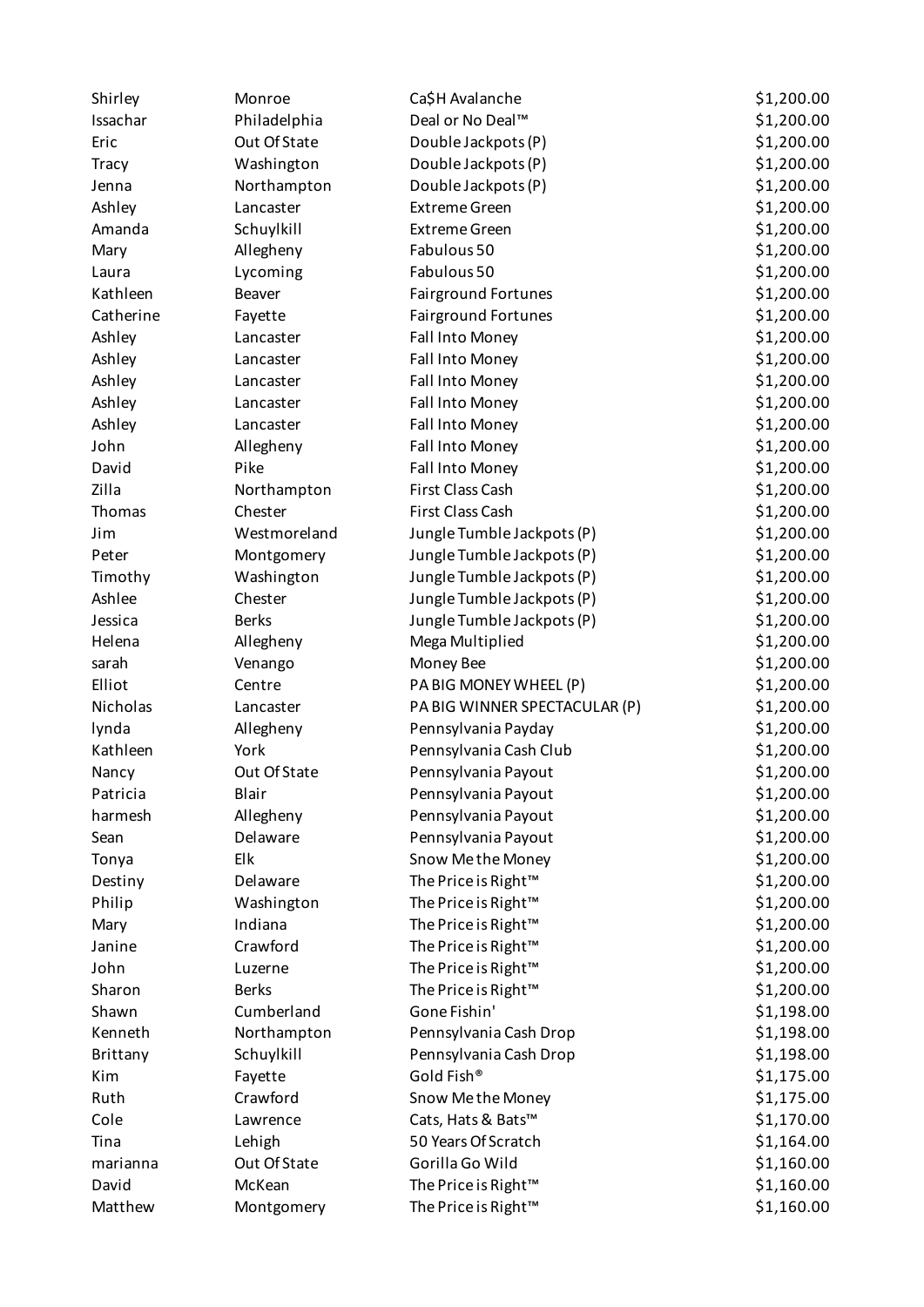| Raymond       | Allegheny    | Crabby Cash                   | \$1,155.00 |
|---------------|--------------|-------------------------------|------------|
| Ashley        | Lancaster    | Fall Into Money               | \$1,155.00 |
| Arkady        | Montgomery   | Fall Into Money               | \$1,155.00 |
| David         | Pike         | <b>Brr Bucks</b>              | \$1,140.00 |
| David         | Pike         | <b>Brr Bucks</b>              | \$1,140.00 |
| Kathleen      | Beaver       | Crabby Cash                   | \$1,140.00 |
| Curtis        | Lehigh       | Deal or No Deal™              | \$1,140.00 |
| Steve         | Lycoming     | Fabulous 50                   | \$1,140.00 |
| Tammy         | Cambria      | Pennsylvania Cash Drop        | \$1,131.00 |
| Julian        | Allegheny    | Pennsylvania Cash Drop        | \$1,131.00 |
| Timothy       | Washington   | Pennsylvania Cash Drop        | \$1,128.00 |
| Julian        | Allegheny    | Pennsylvania Cash Drop        | \$1,128.00 |
| Julian        | Allegheny    | Pennsylvania Cash Drop        | \$1,128.00 |
| Julian        | Allegheny    | Pennsylvania Cash Drop        | \$1,128.00 |
| Julian        | Allegheny    | Pennsylvania Cash Drop        | \$1,128.00 |
| Summer        | Montgomery   | Diggin' for Dollars           | \$1,120.00 |
| Cynthia       | Carbon       | Fabulous 50                   | \$1,120.00 |
| Zachery       | York         | Gorilla Go Wild               | \$1,120.00 |
| Zachery       | York         | Gorilla Go Wild               | \$1,120.00 |
| Mary          | Allegheny    | PA BIG WINNER SPECTACULAR (P) | \$1,120.00 |
| David         | Pike         | Doubloons Doubler             | \$1,116.00 |
| <b>Brooke</b> | Allegheny    | Double Jackpots (P)           | \$1,114.00 |
| Julie         | Huntingdon   | Cats, Hats & Bats™            | \$1,110.00 |
| sarah         | Venango      | Diggin' for Dollars           | \$1,110.00 |
| <b>Briant</b> | Out Of State | Gone Fishin'                  | \$1,110.00 |
| Raymond       | Allegheny    | Gone Fishin'                  | \$1,110.00 |
| Steve         | Washington   | Pennsylvania Cash Drop        | \$1,110.00 |
| Julian        | Allegheny    | Pennsylvania Cash Drop        | \$1,110.00 |
| Chris         | Schuylkill   | Pennsylvania Cash Drop        | \$1,110.00 |
| Nhuquynh      | Chester      | The Price is Right™           | \$1,110.00 |
| Philip        | Washington   | The Price is Right™           | \$1,110.00 |
| Maureen       | Montgomery   | Cauldron of Cash              | \$1,107.00 |
| Greer         | Allegheny    | Diggin' for Dollars           | \$1,107.00 |
| Nathan        | Westmoreland | The Luckiest Number 13        | \$1,104.00 |
| Nicol         | Allegheny    | Double Jackpots (P)           | \$1,102.00 |
| Ashley        | Lancaster    | Chimney Stacks Of Cash        | \$1,100.00 |
| David         | Lackawanna   | Crabby Cash                   | \$1,100.00 |
| Catherine     | Montgomery   | Crabby Cash                   | \$1,100.00 |
| gary          | McKean       | Crabby Cash                   | \$1,100.00 |
| Erin          | Fayette      | Crabby Cash                   | \$1,100.00 |
| Issachar      | Philadelphia | Crabby Cash                   | \$1,100.00 |
| <b>Brooke</b> | Allegheny    | Double Jackpots (P)           | \$1,100.00 |
| Masayo        | Lancaster    | Doubloons Doubler             | \$1,100.00 |
| Kathleen      | Beaver       | The Price is Right™           | \$1,100.00 |
| William       | Mercer       | First Class Cash              | \$1,098.00 |
| Julian        | Allegheny    | Cauldron of Cash              | \$1,095.00 |
| Steve         | Lycoming     | Pennsylvania Cash Drop        | \$1,095.00 |
| Tina          | Lehigh       | Pennsylvania Cash Club        | \$1,092.00 |
| Sondra        | <b>Bucks</b> | <b>BLOOMIN' BUCKS</b>         | \$1,089.00 |
| Tonya         | Beaver       | Jungle Tumble                 | \$1,089.00 |
| Nathan        | Washington   | 50 Years Of Scratch           | \$1,083.00 |
| Dave          | Allegheny    | Crabby Cash                   | \$1,080.00 |
|               |              |                               |            |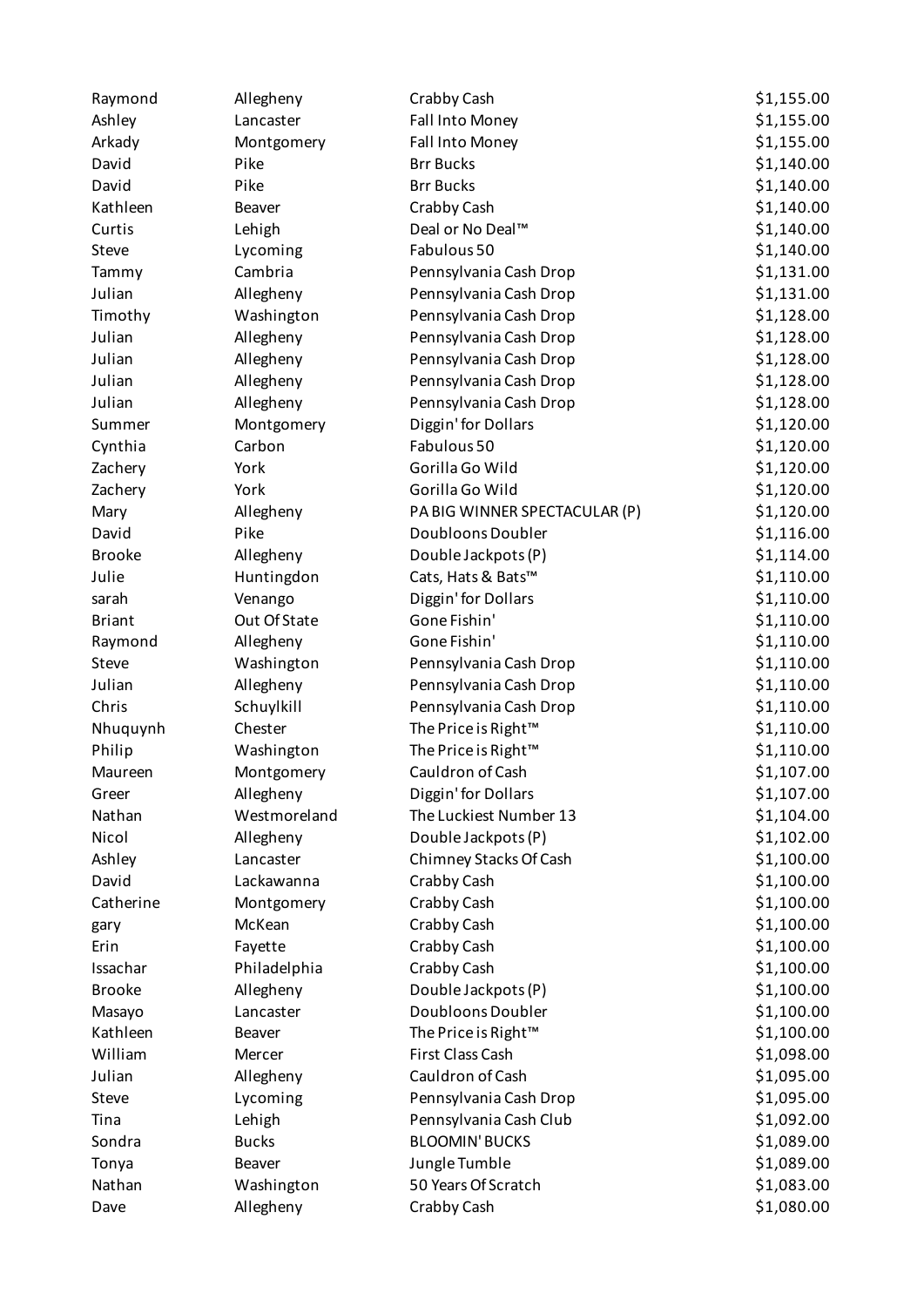| Timothy   | Washington    | Double Jackpots (P)           | \$1,080.00 |
|-----------|---------------|-------------------------------|------------|
| David     | Pike          | Fall Into Money               | \$1,080.00 |
| David     | Pike          | Fall Into Money               | \$1,080.00 |
| Thomas    | Chester       | First Class Cash              | \$1,080.00 |
| Erin      | Fayette       | First Class Cash              | \$1,080.00 |
| Mark      | Erie          | PA BIG WINNER SPECTACULAR (P) | \$1,080.00 |
| John      | Delaware      | PA BIG WINNER SPECTACULAR (P) | \$1,080.00 |
| Sondra    | <b>Bucks</b>  | PA BIG WINNER SPECTACULAR (P) | \$1,080.00 |
| Benjamin  | York          | PA BIG WINNER SPECTACULAR (P) | \$1,080.00 |
| Rosalynn  | York          | PA BIG MONEY WHEEL (P)        | \$1,077.00 |
| Benjamin  | Chester       | Crabby Cash                   | \$1,076.00 |
| Rosalynn  | York          | PA BIG MONEY WHEEL (P)        | \$1,072.50 |
| Mary      | Allegheny     | First Class Cash              | \$1,071.00 |
| Steve     | Lycoming      | 500x The Cash                 | \$1,070.00 |
| Judith    | <b>Blair</b>  | Fabulous 50                   | \$1,070.00 |
| Marcia    | Franklin      | PA BIG MONEY WHEEL (P)        | \$1,065.00 |
| Nicol     | Allegheny     | Crabby Cash                   | \$1,060.00 |
| Catherine | Montgomery    | The Luckiest Number 13        | \$1,060.00 |
| Catherine | Montgomery    | The Luckiest Number 13        | \$1,060.00 |
| Jonathan  | Delaware      | The Luckiest Number 13        | \$1,060.00 |
| Jonathan  | Delaware      | The Luckiest Number 13        | \$1,060.00 |
| Jonathan  | Delaware      | The Luckiest Number 13        | \$1,060.00 |
| Nathan    | Westmoreland  | Crabby Cash                   | \$1,052.00 |
| Marcia    | Franklin      | 50 Years Of Scratch           | \$1,050.00 |
| William   | Mercer        | Fabulous 50                   | \$1,050.00 |
| Ryan      | Clinton       | Fabulous 50                   | \$1,050.00 |
| Steve     | Lycoming      | Fabulous 50                   | \$1,050.00 |
| sarah     | Venango       | Fabulous 50                   | \$1,050.00 |
| sarah     | Venango       | Fabulous 50                   | \$1,050.00 |
| Cynthia   | Carbon        | Fabulous 50                   | \$1,050.00 |
| Ridvan    | Philadelphia  | Fabulous 50                   | \$1,050.00 |
| Ashley    | Lancaster     | Fall Into Money               | \$1,050.00 |
| Ashley    | Lancaster     | Fall Into Money               | \$1,050.00 |
| Ashley    | Lancaster     | Fall Into Money               | \$1,050.00 |
| David     | Pike          | Fall Into Money               | \$1,050.00 |
| Daniel    | Franklin      | Jungle Tumble Jackpots (P)    | \$1,050.00 |
| Timothy   | Washington    | Jungle Tumble Jackpots (P)    | \$1,050.00 |
| Michael   | Philadelphia  | Jungle Tumble Jackpots (P)    | \$1,050.00 |
| Lauren    | Delaware      | Jungle Tumble Jackpots (P)    | \$1,050.00 |
| Benjamin  | Chester       | Jungle Tumble Jackpots (P)    | \$1,050.00 |
| Slade     | Fayette       | PA BIG MONEY WHEEL (P)        | \$1,050.00 |
| Mike      | Chester       | PA BIG MONEY WHEEL (P)        | \$1,050.00 |
| Rosalynn  | York          | PA BIG MONEY WHEEL (P)        | \$1,050.00 |
| Rosalynn  | York          | PA BIG MONEY WHEEL (P)        | \$1,050.00 |
| Julia     | Out Of State  | PA BIG MONEY WHEEL (P)        | \$1,050.00 |
| Jonathan  | Lackawanna    | The Price is Right™           | \$1,050.00 |
| Jonathan  | Lackawanna    | The Price is Right™           | \$1,050.00 |
| Emily     | Northampton   | The Price is Right™           | \$1,050.00 |
| Catherine | Montgomery    | The Price is Right™           | \$1,050.00 |
| Amy       | Delaware      | The Price is Right™           | \$1,050.00 |
| George    | <b>Butler</b> | The Price is Right™           | \$1,050.00 |
| Lauren    | Delaware      | The Price is Right™           | \$1,050.00 |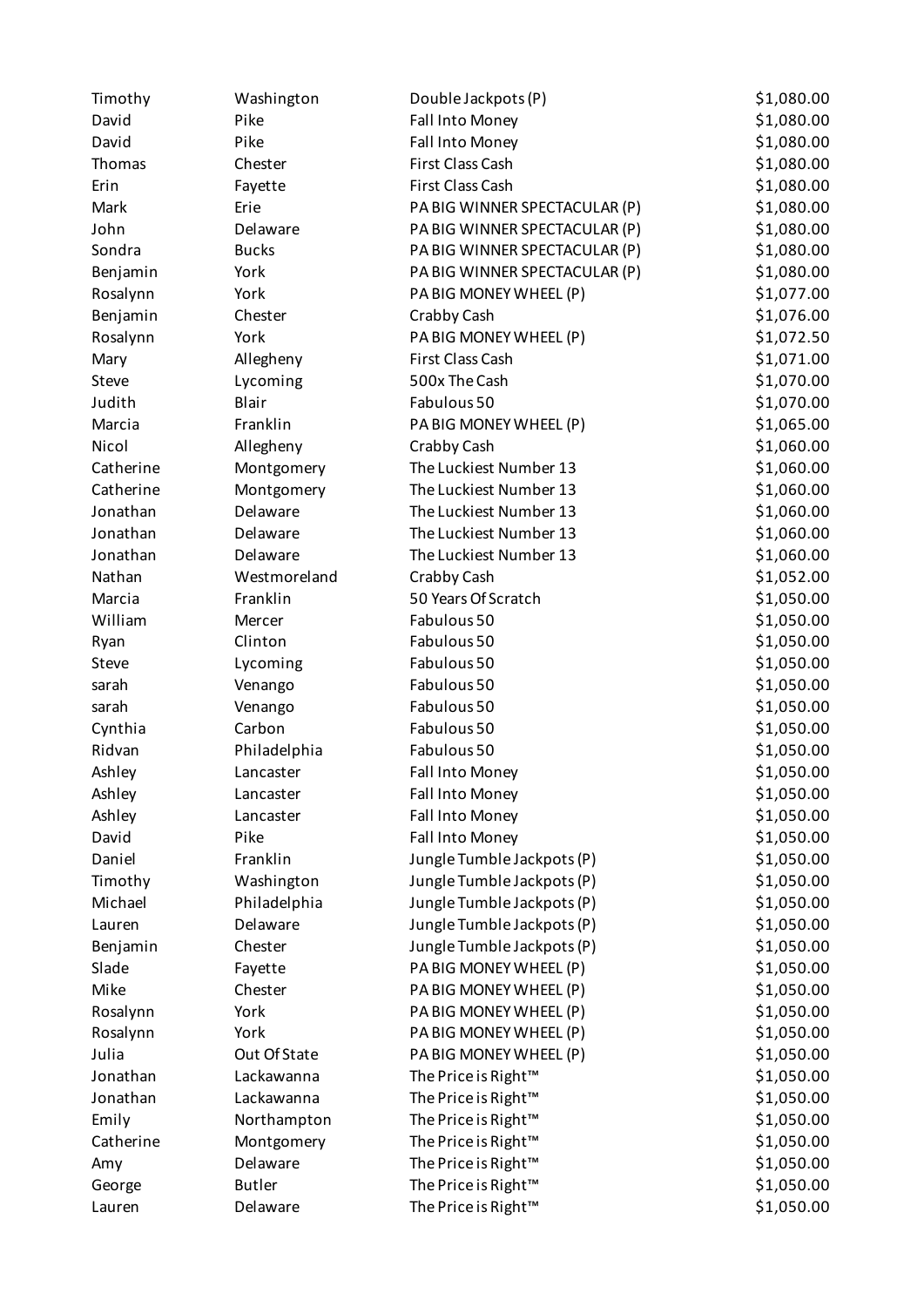| Tina            | Lehigh       | The Price is Right <sup>™</sup> | \$1,050.00 |
|-----------------|--------------|---------------------------------|------------|
| Mary            | Indiana      | Crabby Cash                     | \$1,048.00 |
| Mary            | Indiana      | Crabby Cash                     | \$1,044.00 |
| Edward          | Montgomery   | Crabby Cash                     | \$1,044.00 |
| Zilla           | Northampton  | <b>Turbo Match</b>              | \$1,044.00 |
| Chris           | Luzerne      | 500x The Cash                   | \$1,040.00 |
| Chris           | Luzerne      | 500x The Cash                   | \$1,040.00 |
| Louis           | Somerset     | <b>BLOOMIN' BUCKS</b>           | \$1,040.00 |
| Kathleen        | Beaver       | Crabby Cash                     | \$1,040.00 |
| Patty           | Philadelphia | Gorilla Go Wild                 | \$1,040.00 |
| Arkady          | Montgomery   | The Luckiest Number 13          | \$1,040.00 |
| John            | Luzerne      | The Luckiest Number 13          | \$1,040.00 |
| Mary            | Allegheny    | The Luckiest Number 13          | \$1,040.00 |
| Deana           | Lancaster    | Snow Me the Money               | \$1,035.00 |
| <b>MICHAEL</b>  | Montgomery   | Crabby Cash                     | \$1,028.00 |
| Michael         | Philadelphia | <b>Extreme Green</b>            | \$1,022.00 |
| James           | Beaver       | <b>Spring Cascade</b>           | \$1,022.00 |
| Michael         | Philadelphia | <b>BLOOMIN' BUCKS</b>           | \$1,020.00 |
| <b>Brian</b>    | Allegheny    | <b>BLOOMIN' BUCKS</b>           | \$1,020.00 |
| Raymond         | Allegheny    | Cauldron of Cash                | \$1,020.00 |
| Julian          | Allegheny    | Cauldron of Cash                | \$1,020.00 |
| Nathan          | Westmoreland | Crabby Cash                     | \$1,020.00 |
| David           | York         | Double Jackpots (P)             | \$1,020.00 |
| Ashley          | Lancaster    | <b>Extreme Green</b>            | \$1,020.00 |
| Zilla           | Northampton  | First Class Cash                | \$1,020.00 |
| Julian          | Allegheny    | First Class Cash                | \$1,020.00 |
| Zilla           | Northampton  | Grumpy Cat <sup>®</sup>         | \$1,020.00 |
| Jordi           | Lawrence     | Jungle Tumble Jackpots (P)      | \$1,020.00 |
| John            | Washington   | PA BIG WINNER SPECTACULAR (P)   | \$1,020.00 |
| Julian          | Allegheny    | Pennsylvania Cash Drop          | \$1,020.00 |
| Walter          | Montgomery   | Pennsylvania Payout             | \$1,020.00 |
| Walter          | Montgomery   | Pennsylvania Payout             | \$1,020.00 |
| Amy-Marie       | <b>Berks</b> | Snow Me the Money               | \$1,020.00 |
| Tina            | Lehigh       | 500x The Cash                   | \$1,012.00 |
| Jennifer        | Lehigh       | <b>Big Diamond</b>              | \$1,010.00 |
| Sessily         | Franklin     | <b>Big Diamond</b>              | \$1,010.00 |
| <b>PATRICIA</b> | Allegheny    | Gold Fish®                      | \$1,010.00 |
| Patricia        | Blair        | Pennsylvania Payout             | \$1,010.00 |
| <b>Brandon</b>  | Union        | The Price is Right™             | \$1,010.00 |
| Sally           | Washington   | <b>Big Diamond</b>              | \$1,008.00 |
| Sarah           | <b>Berks</b> | Clover Cash                     | \$1,008.00 |
| Michelle        | <b>Berks</b> | <b>Magnified Money</b>          | \$1,007.00 |
| Chris           | Luzerne      | 500x The Cash                   | \$1,004.00 |
| Lucille         | Lackawanna   | <b>Big Diamond</b>              | \$1,004.00 |
| Tammy           | Erie         | Double Jackpots (P)             | \$1,004.00 |
| Kim             | Fayette      | <b>Big Diamond</b>              | \$1,003.00 |
| Derrick         | Mifflin      | Double Jackpots (P)             | \$1,003.00 |
| Timothy         | Washington   | Double Jackpots (P)             | \$1,002.00 |
| sherry          | Venango      | Jungle Tumble Jackpots (P)      | \$1,002.00 |
| Eric            | <b>Bucks</b> | Jungle Tumble Jackpots (P)      | \$1,002.00 |
| Eric            | <b>Bucks</b> | Jungle Tumble Jackpots (P)      | \$1,002.00 |
| Ayodele         | Lebanon      | <b>Magnified Money</b>          | \$1,002.00 |
|                 |              |                                 |            |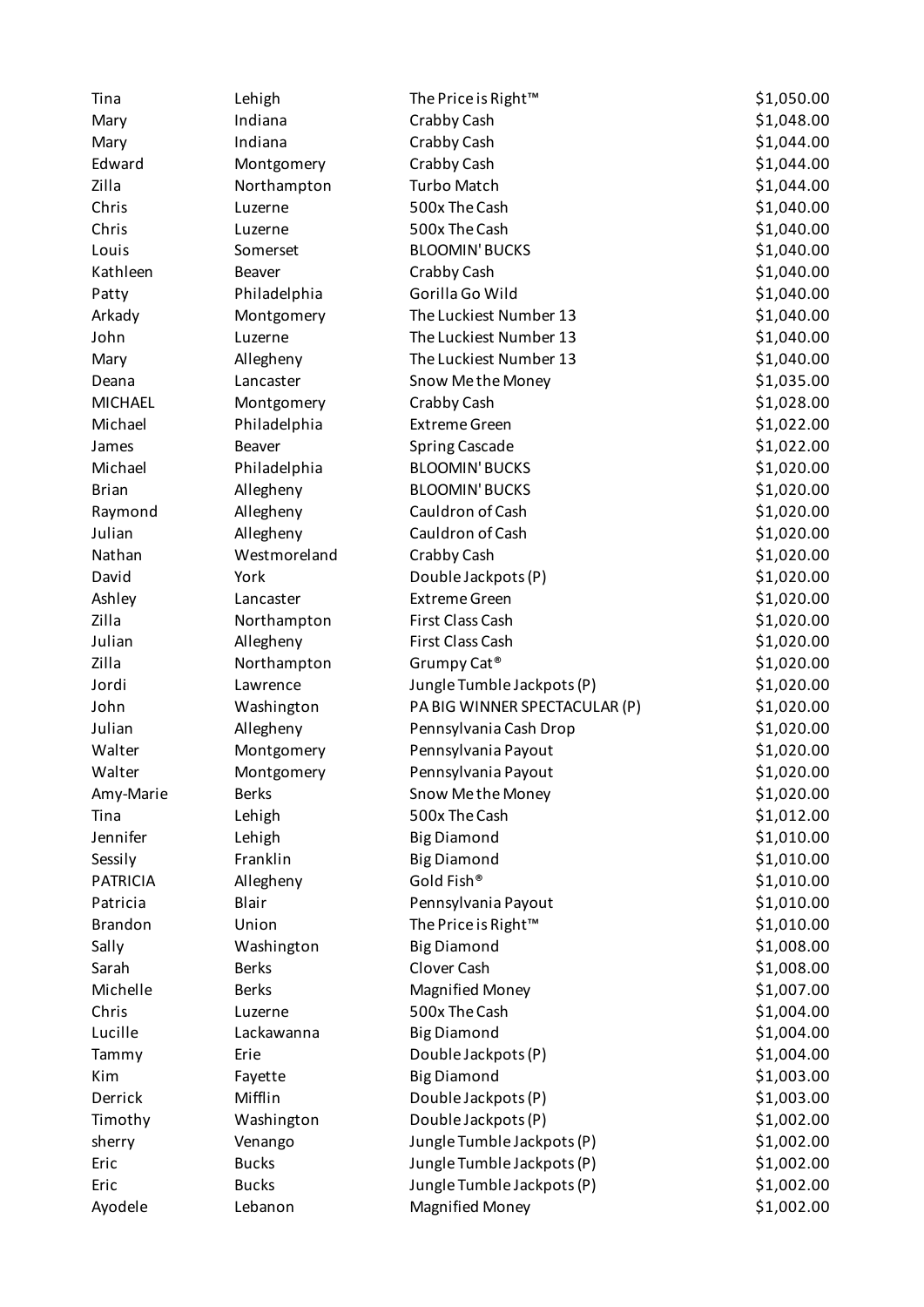| Jennifer     | Westmoreland | <b>Magnified Money</b>    | \$1,001.60 |
|--------------|--------------|---------------------------|------------|
| Ayodele      | Lebanon      | <b>Magnified Money</b>    | \$1,000.60 |
| Judith       | Washington   | <b>Magnified Money</b>    | \$1,000.60 |
| <b>Brian</b> | <b>Bucks</b> | 50 Years Of Scratch       | \$1,000.00 |
| Maryanne     | Lackawanna   | 50 Years Of Scratch       | \$1,000.00 |
| Chris        | Luzerne      | 500x The Cash             | \$1,000.00 |
| Chris        | Luzerne      | 500x The Cash             | \$1,000.00 |
| David        | Pike         | 500x The Cash             | \$1,000.00 |
| Dwight       | Lancaster    | 5X, 10X, 20X, 50X Blowout | \$1,000.00 |
| Mike         | Chester      | 5X, 10X, 20X, 50X Blowout | \$1,000.00 |
| Amanda       | Luzerne      | 5X, 10X, 20X, 50X Blowout | \$1,000.00 |
| Mary         | Allegheny    | 5X, 10X, 20X, 50X Blowout | \$1,000.00 |
| Kandja       | Philadelphia | 5X, 10X, 20X, 50X Blowout | \$1,000.00 |
| Jasmine      | Luzerne      | 5X, 10X, 20X, 50X Blowout | \$1,000.00 |
| Jennifer     | Lehigh       | <b>Big Diamond</b>        | \$1,000.00 |
| Jennifer     | Lehigh       | <b>Big Diamond</b>        | \$1,000.00 |
| Jennifer     | Lehigh       | <b>Big Diamond</b>        | \$1,000.00 |
| Jennifer     | Lehigh       | <b>Big Diamond</b>        | \$1,000.00 |
| Jennifer     | Lehigh       | <b>Big Diamond</b>        | \$1,000.00 |
| Jennifer     | Lehigh       | <b>Big Diamond</b>        | \$1,000.00 |
| Jennifer     | Lehigh       | <b>Big Diamond</b>        | \$1,000.00 |
| Jennifer     | Lehigh       | <b>Big Diamond</b>        | \$1,000.00 |
| Kenny        | <b>Berks</b> | <b>Big Diamond</b>        | \$1,000.00 |
| Beau         | Crawford     | <b>Big Diamond</b>        | \$1,000.00 |
| Kathleen     | Beaver       | <b>Big Diamond</b>        | \$1,000.00 |
| Hunter       | Cumberland   | <b>Big Diamond</b>        | \$1,000.00 |
| Tina         | Lehigh       | <b>Big Diamond</b>        | \$1,000.00 |
| Stacie       | Luzerne      | <b>Big Diamond</b>        | \$1,000.00 |
| Timothy      | Indiana      | <b>Big Money Slingo</b>   | \$1,000.00 |
| Marianne     | York         | <b>Big Money Slingo</b>   | \$1,000.00 |
| Todd         | Somerset     | <b>BLOOMIN' BUCKS</b>     | \$1,000.00 |
| Donald       | Warren       | <b>BLOOMIN' BUCKS</b>     | \$1,000.00 |
| Deana        | Lancaster    | <b>Brr Bucks</b>          | \$1,000.00 |
| David        | Pike         | <b>Brr Bucks</b>          | \$1,000.00 |
| Alexi        | Westmoreland | <b>CASH AMPLIFIER</b>     | \$1,000.00 |
| Zachery      | McKean       | <b>CASH AMPLIFIER</b>     | \$1,000.00 |
| Marjorie     | Delaware     | <b>CASH AMPLIFIER</b>     | \$1,000.00 |
| Brittany     | Lycoming     | <b>CASH AMPLIFIER</b>     | \$1,000.00 |
| Cassandra    | Cambria      | <b>CASH AMPLIFIER</b>     | \$1,000.00 |
| Janine       | Crawford     | <b>CASH AMPLIFIER</b>     | \$1,000.00 |
| Krystal      | Westmoreland | <b>CASH AMPLIFIER</b>     | \$1,000.00 |
| Michelle     | Philadelphia | <b>CASH AMPLIFIER</b>     | \$1,000.00 |
| Danielle     | Allegheny    | <b>CASH AMPLIFIER</b>     | \$1,000.00 |
| Gene         | Adams        | <b>CASH AMPLIFIER</b>     | \$1,000.00 |
| Joan         | Montgomery   | Ca\$H Avalanche           | \$1,000.00 |
| Cori         | Greene       | Ca\$H Avalanche           | \$1,000.00 |
| Sheela       | Jefferson    | Ca\$H Avalanche           | \$1,000.00 |
| Jessica      | Snyder       | Cash Buster Extreme       | \$1,000.00 |
| Linda        | Allegheny    | Cash Buster Towers        | \$1,000.00 |
| Arleen       | Potter       | Ca\$hword Bonus           | \$1,000.00 |
| Christina    | Dauphin      | Cats, Hats & Bats™        | \$1,000.00 |
| Mary         | Mercer       | Cauldron of Cash          | \$1,000.00 |
|              |              |                           |            |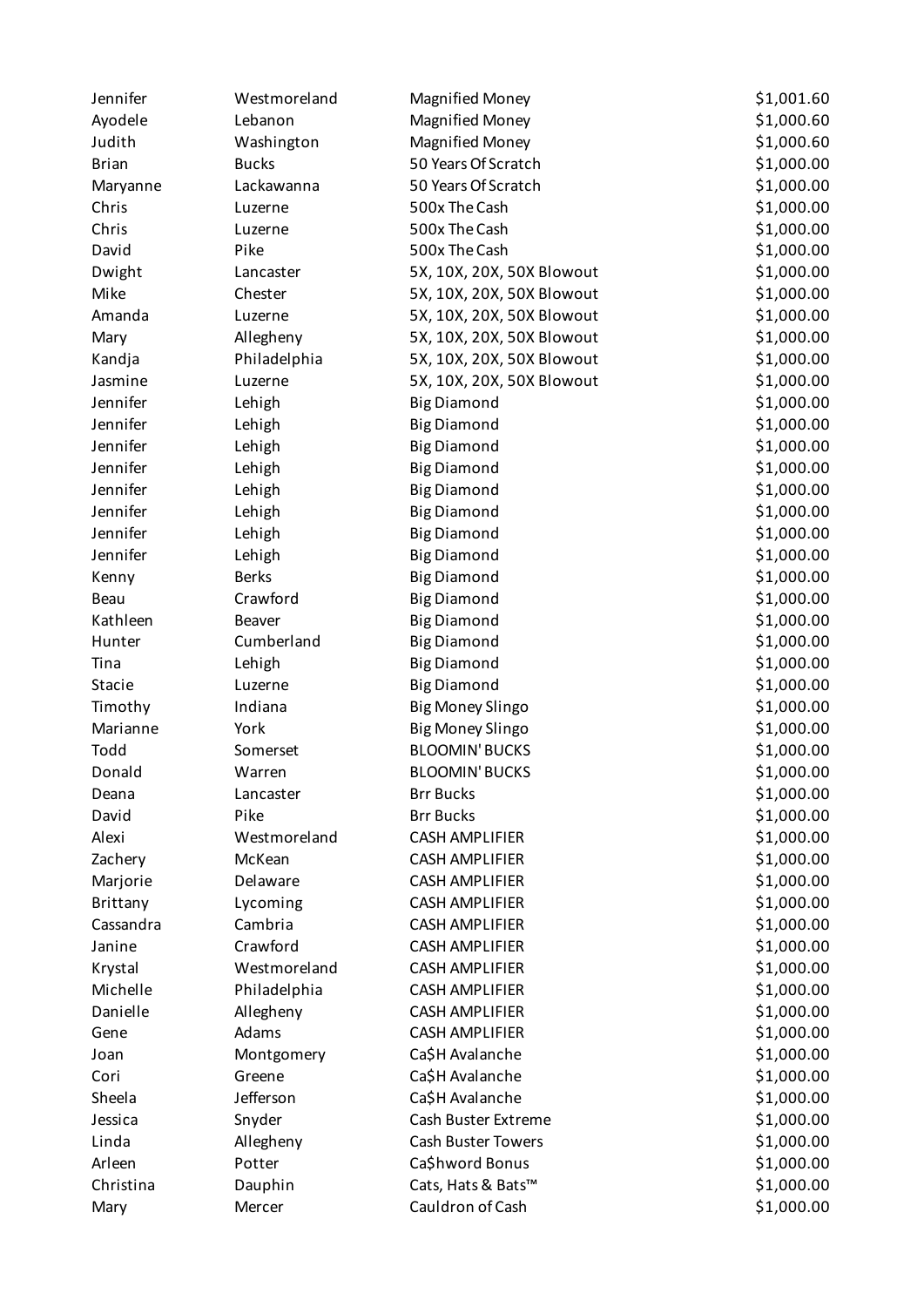| Kerri          | <b>Bradford</b> | Crabby Cash          | \$1,000.00 |
|----------------|-----------------|----------------------|------------|
| Diane          | <b>Bucks</b>    | Crossword Cash       | \$1,000.00 |
| Jacqueline     | Lycoming        | Crossword Cash       | \$1,000.00 |
| John           | <b>Berks</b>    | Deal or No Deal™     | \$1,000.00 |
| <b>Bradley</b> | Cambria         | Deal or No Deal™     | \$1,000.00 |
| Mary           | Allegheny       | Diggin' for Dollars  | \$1,000.00 |
| John           | Delaware        | Double Jackpots (P)  | \$1,000.00 |
| Kelly          | Adams           | Double Jackpots (P)  | \$1,000.00 |
| David          | York            | Double Jackpots (P)  | \$1,000.00 |
| Mary           | Indiana         | Double Jackpots (P)  | \$1,000.00 |
| Alissa         | Montgomery      | Double Jackpots (P)  | \$1,000.00 |
| Darlene        | Cumberland      | Double Jackpots (P)  | \$1,000.00 |
| Timothy        | Washington      | Double Jackpots (P)  | \$1,000.00 |
| Scott          | Westmoreland    | Double Jackpots (P)  | \$1,000.00 |
| Cynthia        | Carbon          | Double Jackpots (P)  | \$1,000.00 |
| Cynthia        | Carbon          | Double Jackpots (P)  | \$1,000.00 |
| <b>Brooke</b>  | Allegheny       | Double Jackpots (P)  | \$1,000.00 |
| Lorie          | <b>Berks</b>    | Double Jackpots (P)  | \$1,000.00 |
| Michael        | Delaware        | Double Jackpots (P)  | \$1,000.00 |
| Kevin          | Delaware        | Double Jackpots (P)  | \$1,000.00 |
| Amanda         | Beaver          | Electric 8s          | \$1,000.00 |
| Raymond        | Schuylkill      | <b>Extreme Green</b> | \$1,000.00 |
| Jena           | <b>Bucks</b>    | <b>Extreme Green</b> | \$1,000.00 |
| Cheryl         | Allegheny       | Fabulous 50          | \$1,000.00 |
| Cheryl         | Allegheny       | Fabulous 50          | \$1,000.00 |
| Scott          | Chester         | Fabulous 50          | \$1,000.00 |
| Joshua         | Allegheny       | Fabulous 50          | \$1,000.00 |
| Carman         | Montour         | Fabulous 50          | \$1,000.00 |
| Mike           | Adams           | Fabulous 50          | \$1,000.00 |
| Mary           | Allegheny       | Fabulous 50          | \$1,000.00 |
| Steven         | Blair           | Fabulous 50          | \$1,000.00 |
| Ashley         | Lancaster       | Fabulous 50          | \$1,000.00 |
| Ashley         | Lancaster       | Fabulous 50          | \$1,000.00 |
| Ashley         | Lancaster       | Fabulous 50          | \$1,000.00 |
| Ashley         | Lancaster       | Fabulous 50          | \$1,000.00 |
| Ashley         | Lancaster       | Fabulous 50          | \$1,000.00 |
| Ashley         | Lancaster       | Fabulous 50          | \$1,000.00 |
| Rebecca        | <b>Bucks</b>    | Fabulous 50          | \$1,000.00 |
| Ryan           | Clinton         | Fabulous 50          | \$1,000.00 |
| Ryan           | Clinton         | Fabulous 50          | \$1,000.00 |
| <b>Brandon</b> | Union           | Fabulous 50          | \$1,000.00 |
| Steve          | Lycoming        | Fabulous 50          | \$1,000.00 |
| sarah          | Venango         | Fabulous 50          | \$1,000.00 |
| sarah          | Venango         | Fabulous 50          | \$1,000.00 |
| sarah          | Venango         | Fabulous 50          | \$1,000.00 |
| sarah          | Venango         | Fabulous 50          | \$1,000.00 |
| sarah          | Venango         | Fabulous 50          | \$1,000.00 |
| sarah          | Venango         | Fabulous 50          | \$1,000.00 |
| sarah          | Venango         | Fabulous 50          | \$1,000.00 |
| sarah          | Venango         | Fabulous 50          | \$1,000.00 |
| sarah          | Venango         | Fabulous 50          | \$1,000.00 |
| Mark           | Venango         | Fabulous 50          | \$1,000.00 |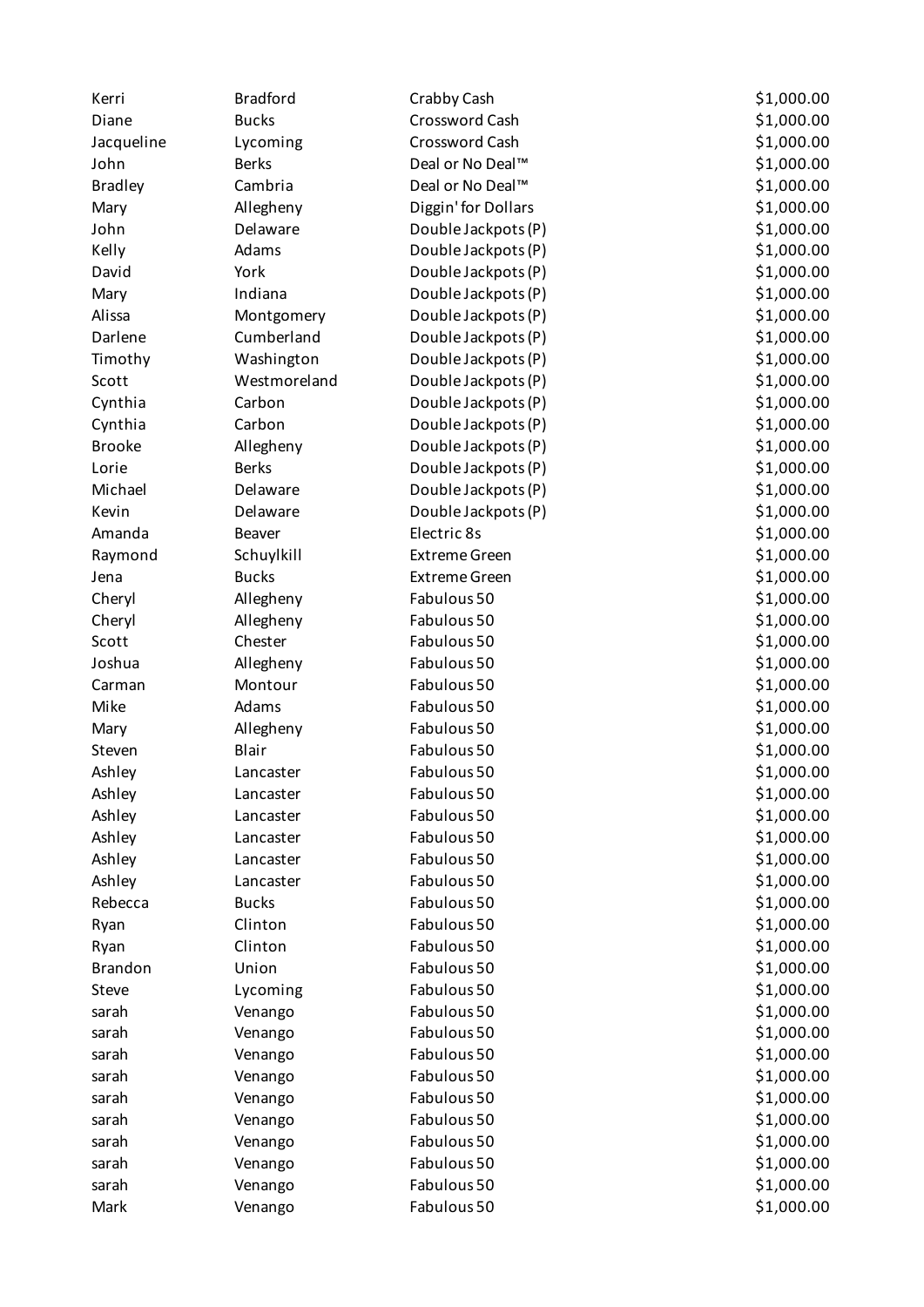| Cynthia      | Carbon        | Fabulous 50                | \$1,000.00 |
|--------------|---------------|----------------------------|------------|
| Cynthia      | Carbon        | Fabulous 50                | \$1,000.00 |
| Cynthia      | Carbon        | Fabulous 50                | \$1,000.00 |
| Cynthia      | Carbon        | Fabulous 50                | \$1,000.00 |
| Cynthia      | Carbon        | Fabulous 50                | \$1,000.00 |
| Noah         | Montgomery    | Fabulous 50                | \$1,000.00 |
| Sharon       | Philadelphia  | Fabulous 50                | \$1,000.00 |
| Ridvan       | Philadelphia  | Fabulous 50                | \$1,000.00 |
| Ridvan       | Philadelphia  | Fabulous 50                | \$1,000.00 |
| Ridvan       | Philadelphia  | Fabulous 50                | \$1,000.00 |
| Kyle         | Philadelphia  | Fabulous 50                | \$1,000.00 |
| Maria        | Allegheny     | Fabulous 50                | \$1,000.00 |
| Amanda       | Schuylkill    | Fabulous 50                | \$1,000.00 |
| Jeanann      | Fayette       | Fabulous 50                | \$1,000.00 |
| Eric         | Chester       | Fabulous 50                | \$1,000.00 |
| Eric         | Chester       | Fabulous 50                | \$1,000.00 |
| Benjamin     | Chester       | Fabulous 50                | \$1,000.00 |
| Laura        | Lycoming      | Fabulous 50                | \$1,000.00 |
| Laura        | Lycoming      | Fabulous 50                | \$1,000.00 |
| Laura        | Lycoming      | Fabulous 50                | \$1,000.00 |
| Carole       | Washington    | <b>Fairground Fortunes</b> | \$1,000.00 |
| Melissa      | Philadelphia  | Fairground Fortunes        | \$1,000.00 |
| sandra       | <b>Berks</b>  | <b>Fairground Fortunes</b> | \$1,000.00 |
| Scott        | <b>Butler</b> | Fall Into Money            | \$1,000.00 |
| Ashley       | Lancaster     | Fall Into Money            | \$1,000.00 |
| Arkady       | Montgomery    | Fall Into Money            | \$1,000.00 |
| David        | Pike          | Fall Into Money            | \$1,000.00 |
| Leslie       | Lycoming      | Fast Buck Lucky            | \$1,000.00 |
| Leslie       | Lycoming      | Fast Buck Lucky            | \$1,000.00 |
| Denise       | Northampton   | First Class Cash           | \$1,000.00 |
| Zilla        | Northampton   | First Class Cash           | \$1,000.00 |
| Heather      | Crawford      | First Class Cash           | \$1,000.00 |
| Steven       | Blair         | First Class Cash           | \$1,000.00 |
| Kathleen     | Beaver        | First Class Cash           | \$1,000.00 |
| Jackie       | <b>Bucks</b>  | First Class Cash           | \$1,000.00 |
| Jackie       | <b>Bucks</b>  | First Class Cash           | \$1,000.00 |
| Cynthia      | Carbon        | First Class Cash           | \$1,000.00 |
| Matthew      | <b>Berks</b>  | First Class Cash           | \$1,000.00 |
| Linda        | York          | <b>Gifts Galore</b>        | \$1,000.00 |
| <b>KAREN</b> | Pike          | Gold Fish®                 | \$1,000.00 |
| Tyler        | Philadelphia  | Gold Fish®                 | \$1,000.00 |
| Amy-Marie    | <b>Berks</b>  | Gold Fish®                 | \$1,000.00 |
| Kim          | Fayette       | Gold Fish®                 | \$1,000.00 |
| William      | <b>Bucks</b>  | Gone Fishin'               | \$1,000.00 |
| Kimberly     | York          | Gone Fishin'               | \$1,000.00 |
| Elizabeth    | Philadelphia  | Gorilla Go Wild            | \$1,000.00 |
| Naimah       | <b>Bucks</b>  | Halloween Ba\$h            | \$1,000.00 |
| Cathy        | Carbon        | Jungle Tumble              | \$1,000.00 |
| Ashley       | Lehigh        | Jungle Tumble Jackpots (P) | \$1,000.00 |
| Cathleen     | York          | Jungle Tumble Jackpots (P) | \$1,000.00 |
| Masayo       | Lancaster     | Jungle Tumble Jackpots (P) | \$1,000.00 |
| Masayo       |               |                            | \$1,000.00 |
|              | Lancaster     | Jungle Tumble Jackpots (P) |            |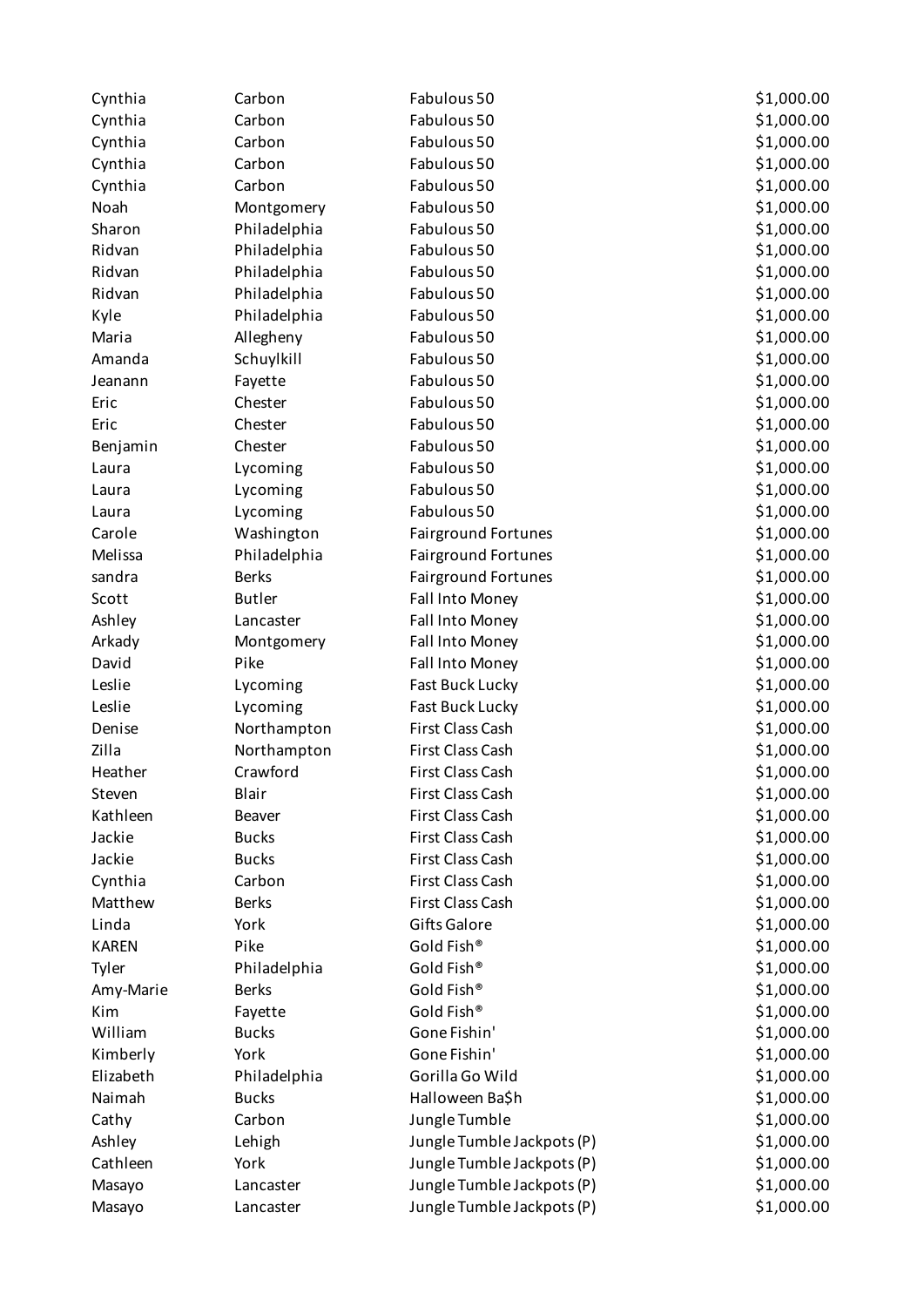| \$1,000.00<br>Fayette<br>Jungle Tumble Jackpots (P)<br>Meg<br>Michael<br>\$1,000.00<br>Philadelphia<br>Jungle Tumble Jackpots (P)<br>\$1,000.00<br>Michael<br>Philadelphia<br>Jungle Tumble Jackpots (P)<br>\$1,000.00<br>Michael<br>Philadelphia<br>Jungle Tumble Jackpots (P)<br>David<br>1000<br>Allegheny<br>Jungle Tumble Jackpots (P)<br><b>Berks</b><br>1000<br>Amanda<br>Jungle Tumble Jackpots (P)<br>Delaware<br>1000<br>Kevin<br>Jungle Tumble Jackpots (P)<br>Jungle Tumble Jackpots (P)<br>1000<br><b>Tarek</b><br>Lehigh<br>Blair<br>The Luckiest Number 13<br>1000<br>Gwen<br>1000<br>Lucky You<br>Deanna<br>Luzerne<br>1000<br>Lucky You<br>Deanna<br>Luzerne<br>Lucky You<br>1000<br>Nicole<br><b>Berks</b><br>Jefferson<br>1000<br><b>Magnified Money</b><br>Steven<br>1000<br>Lehigh<br><b>Magnified Money</b><br>Lorry<br>1000<br>Michele<br>York<br><b>Magnified Money</b><br>1000<br>Sharon<br>Allegheny<br><b>Magnified Money</b><br>Nichole<br>1000<br>Montgomery<br><b>Magnified Money</b><br>1000<br>Diane<br>Westmoreland<br>Money Bee<br>1000<br>Melissa<br>Money Bee<br>Monroe<br>1000<br>Monopoly™<br>Sean<br>Westmoreland<br>1000<br>Jennifer<br>Neon Keno<br>Allegheny<br>1000<br>PA BIG MONEY WHEEL (P)<br>Cindy<br>Lancaster<br>Nicholas<br>1000<br>PA BIG MONEY WHEEL (P)<br>Lancaster<br>PA BIG WINNER SPECTACULAR (P)<br>Matthew<br>Carbon<br>1000<br>1000<br>Cynthia<br>Carbon<br>PA BIG WINNER SPECTACULAR (P)<br>1000<br><b>Brett</b><br>Northampton<br>Pennsylvania Payday<br>1000<br>Pennsylvania Payday<br>Yvonne<br>Monroe<br>1000<br>Amanda<br>Pennsylvania Cash Club<br>Beaver<br>Pennsylvania Cash Drop<br>1000<br>Pamela<br>Somerset<br>David<br>Northampton<br>Pennsylvania Cash Drop<br>1000<br><b>SUSAN</b><br>1000<br>Pennsylvania Cash Drop<br>Luzerne<br>Arkady<br>1000<br>Montgomery<br>Pennsylvania Cash Drop<br>Patricia<br>Blair<br>Pennsylvania Payout<br>1000<br>1000<br>Patricia<br>Blair<br>Pennsylvania Payout<br>Pennsylvania Payout<br>1000<br>Blair<br>Patricia<br>1000<br>Blair<br>Pennsylvania Payout<br>Patricia<br>1000<br>Patricia<br>Blair<br>Pennsylvania Payout<br>Pennsylvania Payout<br>1000<br>Blair<br>Patricia<br>Pennsylvania Payout<br>Blair<br>1000<br>Patricia<br>1000<br>Patricia<br>Blair<br>Pennsylvania Payout<br>Blair<br>Pennsylvania Payout<br>1000<br>Patricia<br>1000<br>Joshua<br>Pennsylvania Payout<br>Northampton<br>Clearfield<br>1000<br>Jamie<br>Pennsylvania Payout<br>Erie<br>Pennsylvania Payout<br>1000<br>Paula | Masayo | Lancaster | Jungle Tumble Jackpots (P) | \$1,000.00 |
|-------------------------------------------------------------------------------------------------------------------------------------------------------------------------------------------------------------------------------------------------------------------------------------------------------------------------------------------------------------------------------------------------------------------------------------------------------------------------------------------------------------------------------------------------------------------------------------------------------------------------------------------------------------------------------------------------------------------------------------------------------------------------------------------------------------------------------------------------------------------------------------------------------------------------------------------------------------------------------------------------------------------------------------------------------------------------------------------------------------------------------------------------------------------------------------------------------------------------------------------------------------------------------------------------------------------------------------------------------------------------------------------------------------------------------------------------------------------------------------------------------------------------------------------------------------------------------------------------------------------------------------------------------------------------------------------------------------------------------------------------------------------------------------------------------------------------------------------------------------------------------------------------------------------------------------------------------------------------------------------------------------------------------------------------------------------------------------------------------------------------------------------------------------------------------------------------------------------------------------------------------------------------------------------------------------------------------------------------------------------------------------------------------------------------------------------------------------------------------------------------------------------------|--------|-----------|----------------------------|------------|
|                                                                                                                                                                                                                                                                                                                                                                                                                                                                                                                                                                                                                                                                                                                                                                                                                                                                                                                                                                                                                                                                                                                                                                                                                                                                                                                                                                                                                                                                                                                                                                                                                                                                                                                                                                                                                                                                                                                                                                                                                                                                                                                                                                                                                                                                                                                                                                                                                                                                                                                         |        |           |                            |            |
|                                                                                                                                                                                                                                                                                                                                                                                                                                                                                                                                                                                                                                                                                                                                                                                                                                                                                                                                                                                                                                                                                                                                                                                                                                                                                                                                                                                                                                                                                                                                                                                                                                                                                                                                                                                                                                                                                                                                                                                                                                                                                                                                                                                                                                                                                                                                                                                                                                                                                                                         |        |           |                            |            |
|                                                                                                                                                                                                                                                                                                                                                                                                                                                                                                                                                                                                                                                                                                                                                                                                                                                                                                                                                                                                                                                                                                                                                                                                                                                                                                                                                                                                                                                                                                                                                                                                                                                                                                                                                                                                                                                                                                                                                                                                                                                                                                                                                                                                                                                                                                                                                                                                                                                                                                                         |        |           |                            |            |
|                                                                                                                                                                                                                                                                                                                                                                                                                                                                                                                                                                                                                                                                                                                                                                                                                                                                                                                                                                                                                                                                                                                                                                                                                                                                                                                                                                                                                                                                                                                                                                                                                                                                                                                                                                                                                                                                                                                                                                                                                                                                                                                                                                                                                                                                                                                                                                                                                                                                                                                         |        |           |                            |            |
|                                                                                                                                                                                                                                                                                                                                                                                                                                                                                                                                                                                                                                                                                                                                                                                                                                                                                                                                                                                                                                                                                                                                                                                                                                                                                                                                                                                                                                                                                                                                                                                                                                                                                                                                                                                                                                                                                                                                                                                                                                                                                                                                                                                                                                                                                                                                                                                                                                                                                                                         |        |           |                            |            |
|                                                                                                                                                                                                                                                                                                                                                                                                                                                                                                                                                                                                                                                                                                                                                                                                                                                                                                                                                                                                                                                                                                                                                                                                                                                                                                                                                                                                                                                                                                                                                                                                                                                                                                                                                                                                                                                                                                                                                                                                                                                                                                                                                                                                                                                                                                                                                                                                                                                                                                                         |        |           |                            |            |
|                                                                                                                                                                                                                                                                                                                                                                                                                                                                                                                                                                                                                                                                                                                                                                                                                                                                                                                                                                                                                                                                                                                                                                                                                                                                                                                                                                                                                                                                                                                                                                                                                                                                                                                                                                                                                                                                                                                                                                                                                                                                                                                                                                                                                                                                                                                                                                                                                                                                                                                         |        |           |                            |            |
|                                                                                                                                                                                                                                                                                                                                                                                                                                                                                                                                                                                                                                                                                                                                                                                                                                                                                                                                                                                                                                                                                                                                                                                                                                                                                                                                                                                                                                                                                                                                                                                                                                                                                                                                                                                                                                                                                                                                                                                                                                                                                                                                                                                                                                                                                                                                                                                                                                                                                                                         |        |           |                            |            |
|                                                                                                                                                                                                                                                                                                                                                                                                                                                                                                                                                                                                                                                                                                                                                                                                                                                                                                                                                                                                                                                                                                                                                                                                                                                                                                                                                                                                                                                                                                                                                                                                                                                                                                                                                                                                                                                                                                                                                                                                                                                                                                                                                                                                                                                                                                                                                                                                                                                                                                                         |        |           |                            |            |
|                                                                                                                                                                                                                                                                                                                                                                                                                                                                                                                                                                                                                                                                                                                                                                                                                                                                                                                                                                                                                                                                                                                                                                                                                                                                                                                                                                                                                                                                                                                                                                                                                                                                                                                                                                                                                                                                                                                                                                                                                                                                                                                                                                                                                                                                                                                                                                                                                                                                                                                         |        |           |                            |            |
|                                                                                                                                                                                                                                                                                                                                                                                                                                                                                                                                                                                                                                                                                                                                                                                                                                                                                                                                                                                                                                                                                                                                                                                                                                                                                                                                                                                                                                                                                                                                                                                                                                                                                                                                                                                                                                                                                                                                                                                                                                                                                                                                                                                                                                                                                                                                                                                                                                                                                                                         |        |           |                            |            |
|                                                                                                                                                                                                                                                                                                                                                                                                                                                                                                                                                                                                                                                                                                                                                                                                                                                                                                                                                                                                                                                                                                                                                                                                                                                                                                                                                                                                                                                                                                                                                                                                                                                                                                                                                                                                                                                                                                                                                                                                                                                                                                                                                                                                                                                                                                                                                                                                                                                                                                                         |        |           |                            |            |
|                                                                                                                                                                                                                                                                                                                                                                                                                                                                                                                                                                                                                                                                                                                                                                                                                                                                                                                                                                                                                                                                                                                                                                                                                                                                                                                                                                                                                                                                                                                                                                                                                                                                                                                                                                                                                                                                                                                                                                                                                                                                                                                                                                                                                                                                                                                                                                                                                                                                                                                         |        |           |                            |            |
|                                                                                                                                                                                                                                                                                                                                                                                                                                                                                                                                                                                                                                                                                                                                                                                                                                                                                                                                                                                                                                                                                                                                                                                                                                                                                                                                                                                                                                                                                                                                                                                                                                                                                                                                                                                                                                                                                                                                                                                                                                                                                                                                                                                                                                                                                                                                                                                                                                                                                                                         |        |           |                            |            |
|                                                                                                                                                                                                                                                                                                                                                                                                                                                                                                                                                                                                                                                                                                                                                                                                                                                                                                                                                                                                                                                                                                                                                                                                                                                                                                                                                                                                                                                                                                                                                                                                                                                                                                                                                                                                                                                                                                                                                                                                                                                                                                                                                                                                                                                                                                                                                                                                                                                                                                                         |        |           |                            |            |
|                                                                                                                                                                                                                                                                                                                                                                                                                                                                                                                                                                                                                                                                                                                                                                                                                                                                                                                                                                                                                                                                                                                                                                                                                                                                                                                                                                                                                                                                                                                                                                                                                                                                                                                                                                                                                                                                                                                                                                                                                                                                                                                                                                                                                                                                                                                                                                                                                                                                                                                         |        |           |                            |            |
|                                                                                                                                                                                                                                                                                                                                                                                                                                                                                                                                                                                                                                                                                                                                                                                                                                                                                                                                                                                                                                                                                                                                                                                                                                                                                                                                                                                                                                                                                                                                                                                                                                                                                                                                                                                                                                                                                                                                                                                                                                                                                                                                                                                                                                                                                                                                                                                                                                                                                                                         |        |           |                            |            |
|                                                                                                                                                                                                                                                                                                                                                                                                                                                                                                                                                                                                                                                                                                                                                                                                                                                                                                                                                                                                                                                                                                                                                                                                                                                                                                                                                                                                                                                                                                                                                                                                                                                                                                                                                                                                                                                                                                                                                                                                                                                                                                                                                                                                                                                                                                                                                                                                                                                                                                                         |        |           |                            |            |
|                                                                                                                                                                                                                                                                                                                                                                                                                                                                                                                                                                                                                                                                                                                                                                                                                                                                                                                                                                                                                                                                                                                                                                                                                                                                                                                                                                                                                                                                                                                                                                                                                                                                                                                                                                                                                                                                                                                                                                                                                                                                                                                                                                                                                                                                                                                                                                                                                                                                                                                         |        |           |                            |            |
|                                                                                                                                                                                                                                                                                                                                                                                                                                                                                                                                                                                                                                                                                                                                                                                                                                                                                                                                                                                                                                                                                                                                                                                                                                                                                                                                                                                                                                                                                                                                                                                                                                                                                                                                                                                                                                                                                                                                                                                                                                                                                                                                                                                                                                                                                                                                                                                                                                                                                                                         |        |           |                            |            |
|                                                                                                                                                                                                                                                                                                                                                                                                                                                                                                                                                                                                                                                                                                                                                                                                                                                                                                                                                                                                                                                                                                                                                                                                                                                                                                                                                                                                                                                                                                                                                                                                                                                                                                                                                                                                                                                                                                                                                                                                                                                                                                                                                                                                                                                                                                                                                                                                                                                                                                                         |        |           |                            |            |
|                                                                                                                                                                                                                                                                                                                                                                                                                                                                                                                                                                                                                                                                                                                                                                                                                                                                                                                                                                                                                                                                                                                                                                                                                                                                                                                                                                                                                                                                                                                                                                                                                                                                                                                                                                                                                                                                                                                                                                                                                                                                                                                                                                                                                                                                                                                                                                                                                                                                                                                         |        |           |                            |            |
|                                                                                                                                                                                                                                                                                                                                                                                                                                                                                                                                                                                                                                                                                                                                                                                                                                                                                                                                                                                                                                                                                                                                                                                                                                                                                                                                                                                                                                                                                                                                                                                                                                                                                                                                                                                                                                                                                                                                                                                                                                                                                                                                                                                                                                                                                                                                                                                                                                                                                                                         |        |           |                            |            |
|                                                                                                                                                                                                                                                                                                                                                                                                                                                                                                                                                                                                                                                                                                                                                                                                                                                                                                                                                                                                                                                                                                                                                                                                                                                                                                                                                                                                                                                                                                                                                                                                                                                                                                                                                                                                                                                                                                                                                                                                                                                                                                                                                                                                                                                                                                                                                                                                                                                                                                                         |        |           |                            |            |
|                                                                                                                                                                                                                                                                                                                                                                                                                                                                                                                                                                                                                                                                                                                                                                                                                                                                                                                                                                                                                                                                                                                                                                                                                                                                                                                                                                                                                                                                                                                                                                                                                                                                                                                                                                                                                                                                                                                                                                                                                                                                                                                                                                                                                                                                                                                                                                                                                                                                                                                         |        |           |                            |            |
|                                                                                                                                                                                                                                                                                                                                                                                                                                                                                                                                                                                                                                                                                                                                                                                                                                                                                                                                                                                                                                                                                                                                                                                                                                                                                                                                                                                                                                                                                                                                                                                                                                                                                                                                                                                                                                                                                                                                                                                                                                                                                                                                                                                                                                                                                                                                                                                                                                                                                                                         |        |           |                            |            |
|                                                                                                                                                                                                                                                                                                                                                                                                                                                                                                                                                                                                                                                                                                                                                                                                                                                                                                                                                                                                                                                                                                                                                                                                                                                                                                                                                                                                                                                                                                                                                                                                                                                                                                                                                                                                                                                                                                                                                                                                                                                                                                                                                                                                                                                                                                                                                                                                                                                                                                                         |        |           |                            |            |
|                                                                                                                                                                                                                                                                                                                                                                                                                                                                                                                                                                                                                                                                                                                                                                                                                                                                                                                                                                                                                                                                                                                                                                                                                                                                                                                                                                                                                                                                                                                                                                                                                                                                                                                                                                                                                                                                                                                                                                                                                                                                                                                                                                                                                                                                                                                                                                                                                                                                                                                         |        |           |                            |            |
|                                                                                                                                                                                                                                                                                                                                                                                                                                                                                                                                                                                                                                                                                                                                                                                                                                                                                                                                                                                                                                                                                                                                                                                                                                                                                                                                                                                                                                                                                                                                                                                                                                                                                                                                                                                                                                                                                                                                                                                                                                                                                                                                                                                                                                                                                                                                                                                                                                                                                                                         |        |           |                            |            |
|                                                                                                                                                                                                                                                                                                                                                                                                                                                                                                                                                                                                                                                                                                                                                                                                                                                                                                                                                                                                                                                                                                                                                                                                                                                                                                                                                                                                                                                                                                                                                                                                                                                                                                                                                                                                                                                                                                                                                                                                                                                                                                                                                                                                                                                                                                                                                                                                                                                                                                                         |        |           |                            |            |
|                                                                                                                                                                                                                                                                                                                                                                                                                                                                                                                                                                                                                                                                                                                                                                                                                                                                                                                                                                                                                                                                                                                                                                                                                                                                                                                                                                                                                                                                                                                                                                                                                                                                                                                                                                                                                                                                                                                                                                                                                                                                                                                                                                                                                                                                                                                                                                                                                                                                                                                         |        |           |                            |            |
|                                                                                                                                                                                                                                                                                                                                                                                                                                                                                                                                                                                                                                                                                                                                                                                                                                                                                                                                                                                                                                                                                                                                                                                                                                                                                                                                                                                                                                                                                                                                                                                                                                                                                                                                                                                                                                                                                                                                                                                                                                                                                                                                                                                                                                                                                                                                                                                                                                                                                                                         |        |           |                            |            |
|                                                                                                                                                                                                                                                                                                                                                                                                                                                                                                                                                                                                                                                                                                                                                                                                                                                                                                                                                                                                                                                                                                                                                                                                                                                                                                                                                                                                                                                                                                                                                                                                                                                                                                                                                                                                                                                                                                                                                                                                                                                                                                                                                                                                                                                                                                                                                                                                                                                                                                                         |        |           |                            |            |
|                                                                                                                                                                                                                                                                                                                                                                                                                                                                                                                                                                                                                                                                                                                                                                                                                                                                                                                                                                                                                                                                                                                                                                                                                                                                                                                                                                                                                                                                                                                                                                                                                                                                                                                                                                                                                                                                                                                                                                                                                                                                                                                                                                                                                                                                                                                                                                                                                                                                                                                         |        |           |                            |            |
|                                                                                                                                                                                                                                                                                                                                                                                                                                                                                                                                                                                                                                                                                                                                                                                                                                                                                                                                                                                                                                                                                                                                                                                                                                                                                                                                                                                                                                                                                                                                                                                                                                                                                                                                                                                                                                                                                                                                                                                                                                                                                                                                                                                                                                                                                                                                                                                                                                                                                                                         |        |           |                            |            |
|                                                                                                                                                                                                                                                                                                                                                                                                                                                                                                                                                                                                                                                                                                                                                                                                                                                                                                                                                                                                                                                                                                                                                                                                                                                                                                                                                                                                                                                                                                                                                                                                                                                                                                                                                                                                                                                                                                                                                                                                                                                                                                                                                                                                                                                                                                                                                                                                                                                                                                                         |        |           |                            |            |
|                                                                                                                                                                                                                                                                                                                                                                                                                                                                                                                                                                                                                                                                                                                                                                                                                                                                                                                                                                                                                                                                                                                                                                                                                                                                                                                                                                                                                                                                                                                                                                                                                                                                                                                                                                                                                                                                                                                                                                                                                                                                                                                                                                                                                                                                                                                                                                                                                                                                                                                         |        |           |                            |            |
|                                                                                                                                                                                                                                                                                                                                                                                                                                                                                                                                                                                                                                                                                                                                                                                                                                                                                                                                                                                                                                                                                                                                                                                                                                                                                                                                                                                                                                                                                                                                                                                                                                                                                                                                                                                                                                                                                                                                                                                                                                                                                                                                                                                                                                                                                                                                                                                                                                                                                                                         |        |           |                            |            |
|                                                                                                                                                                                                                                                                                                                                                                                                                                                                                                                                                                                                                                                                                                                                                                                                                                                                                                                                                                                                                                                                                                                                                                                                                                                                                                                                                                                                                                                                                                                                                                                                                                                                                                                                                                                                                                                                                                                                                                                                                                                                                                                                                                                                                                                                                                                                                                                                                                                                                                                         |        |           |                            |            |
|                                                                                                                                                                                                                                                                                                                                                                                                                                                                                                                                                                                                                                                                                                                                                                                                                                                                                                                                                                                                                                                                                                                                                                                                                                                                                                                                                                                                                                                                                                                                                                                                                                                                                                                                                                                                                                                                                                                                                                                                                                                                                                                                                                                                                                                                                                                                                                                                                                                                                                                         |        |           |                            |            |
|                                                                                                                                                                                                                                                                                                                                                                                                                                                                                                                                                                                                                                                                                                                                                                                                                                                                                                                                                                                                                                                                                                                                                                                                                                                                                                                                                                                                                                                                                                                                                                                                                                                                                                                                                                                                                                                                                                                                                                                                                                                                                                                                                                                                                                                                                                                                                                                                                                                                                                                         |        |           |                            |            |
|                                                                                                                                                                                                                                                                                                                                                                                                                                                                                                                                                                                                                                                                                                                                                                                                                                                                                                                                                                                                                                                                                                                                                                                                                                                                                                                                                                                                                                                                                                                                                                                                                                                                                                                                                                                                                                                                                                                                                                                                                                                                                                                                                                                                                                                                                                                                                                                                                                                                                                                         |        |           |                            |            |
|                                                                                                                                                                                                                                                                                                                                                                                                                                                                                                                                                                                                                                                                                                                                                                                                                                                                                                                                                                                                                                                                                                                                                                                                                                                                                                                                                                                                                                                                                                                                                                                                                                                                                                                                                                                                                                                                                                                                                                                                                                                                                                                                                                                                                                                                                                                                                                                                                                                                                                                         |        |           |                            |            |
|                                                                                                                                                                                                                                                                                                                                                                                                                                                                                                                                                                                                                                                                                                                                                                                                                                                                                                                                                                                                                                                                                                                                                                                                                                                                                                                                                                                                                                                                                                                                                                                                                                                                                                                                                                                                                                                                                                                                                                                                                                                                                                                                                                                                                                                                                                                                                                                                                                                                                                                         |        |           |                            |            |
| Allison<br>Pennsylvania Payout<br>1000<br>Allegheny                                                                                                                                                                                                                                                                                                                                                                                                                                                                                                                                                                                                                                                                                                                                                                                                                                                                                                                                                                                                                                                                                                                                                                                                                                                                                                                                                                                                                                                                                                                                                                                                                                                                                                                                                                                                                                                                                                                                                                                                                                                                                                                                                                                                                                                                                                                                                                                                                                                                     |        |           |                            |            |
| Melissa<br>1000<br>Clarion<br>Pennsylvania Payout                                                                                                                                                                                                                                                                                                                                                                                                                                                                                                                                                                                                                                                                                                                                                                                                                                                                                                                                                                                                                                                                                                                                                                                                                                                                                                                                                                                                                                                                                                                                                                                                                                                                                                                                                                                                                                                                                                                                                                                                                                                                                                                                                                                                                                                                                                                                                                                                                                                                       |        |           |                            |            |
| Edward<br>Pennsylvania Payout<br>1000<br>Allegheny                                                                                                                                                                                                                                                                                                                                                                                                                                                                                                                                                                                                                                                                                                                                                                                                                                                                                                                                                                                                                                                                                                                                                                                                                                                                                                                                                                                                                                                                                                                                                                                                                                                                                                                                                                                                                                                                                                                                                                                                                                                                                                                                                                                                                                                                                                                                                                                                                                                                      |        |           |                            |            |
| Pennsylvania Payout<br>1000<br>Cherita<br>Philadelphia                                                                                                                                                                                                                                                                                                                                                                                                                                                                                                                                                                                                                                                                                                                                                                                                                                                                                                                                                                                                                                                                                                                                                                                                                                                                                                                                                                                                                                                                                                                                                                                                                                                                                                                                                                                                                                                                                                                                                                                                                                                                                                                                                                                                                                                                                                                                                                                                                                                                  |        |           |                            |            |
| Franklin<br>Philadelphia<br>1000<br>Pennsylvania Payout                                                                                                                                                                                                                                                                                                                                                                                                                                                                                                                                                                                                                                                                                                                                                                                                                                                                                                                                                                                                                                                                                                                                                                                                                                                                                                                                                                                                                                                                                                                                                                                                                                                                                                                                                                                                                                                                                                                                                                                                                                                                                                                                                                                                                                                                                                                                                                                                                                                                 |        |           |                            |            |
| Philadelphia<br>Pennsylvania Payout<br>1000<br>Emmanuel                                                                                                                                                                                                                                                                                                                                                                                                                                                                                                                                                                                                                                                                                                                                                                                                                                                                                                                                                                                                                                                                                                                                                                                                                                                                                                                                                                                                                                                                                                                                                                                                                                                                                                                                                                                                                                                                                                                                                                                                                                                                                                                                                                                                                                                                                                                                                                                                                                                                 |        |           |                            |            |
| York<br>Pennsylvania Payout<br>1000<br>Benjamin                                                                                                                                                                                                                                                                                                                                                                                                                                                                                                                                                                                                                                                                                                                                                                                                                                                                                                                                                                                                                                                                                                                                                                                                                                                                                                                                                                                                                                                                                                                                                                                                                                                                                                                                                                                                                                                                                                                                                                                                                                                                                                                                                                                                                                                                                                                                                                                                                                                                         |        |           |                            |            |